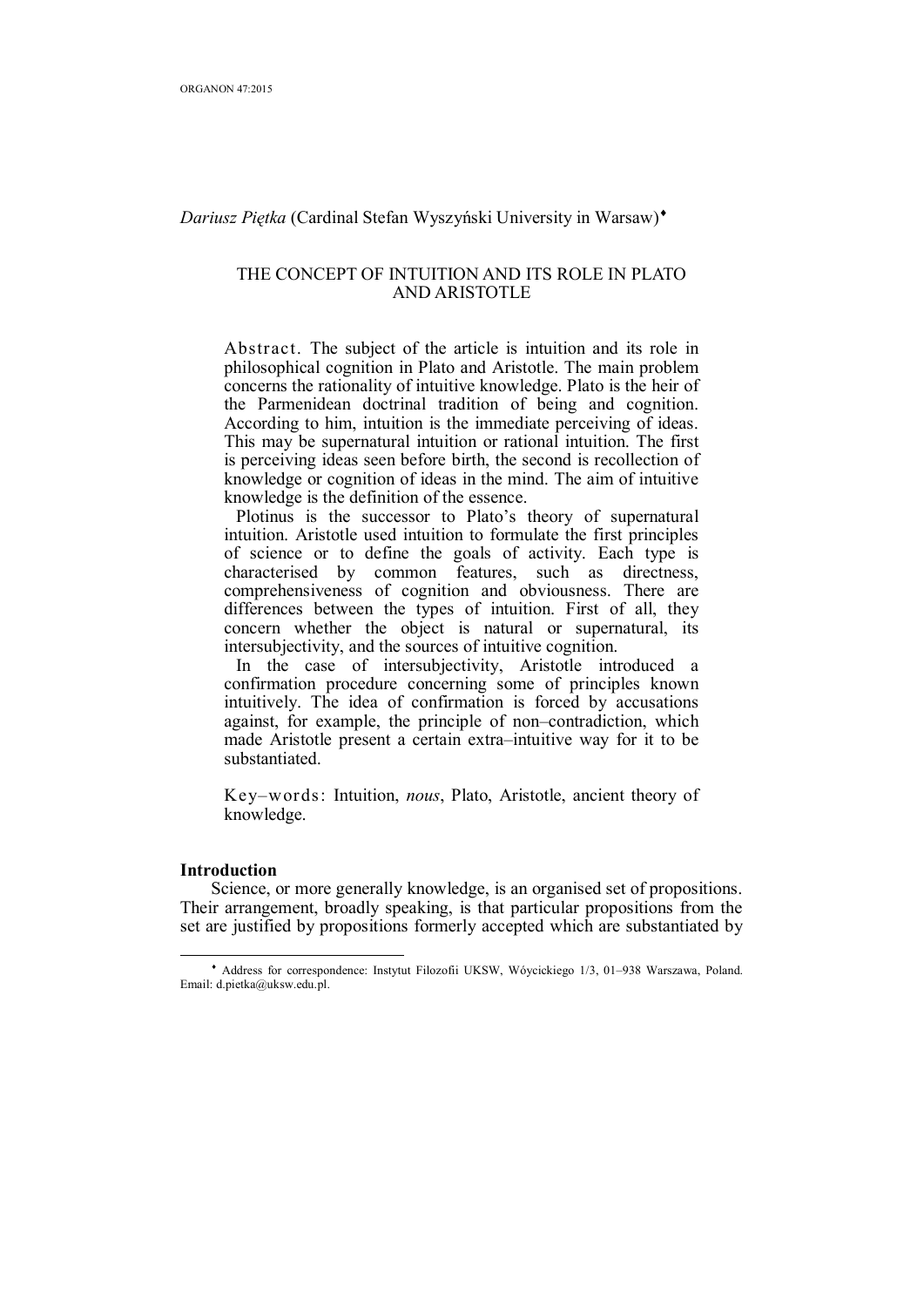those accepted before them. In every process of justification it is proved that at the end of the set, there is a proposition which does not have its reason in another proposition. Thus some primary propositions, accepted as a consequence of direct cognition, form the basis of every kind of knowledge. Intuition is one of its types. In antiquity, it was perceived as the most valuable way of cognition, for the pre–eminence of intellectual cognition over empirical experience and the pre–eminence of direct over indirect cognition were recognised. Therefore, a purely rational and direct method would be ideal.

In Greek philosophical texts, the terms *nous* or *noesis* were used to refer to what we today define as intuition. However, this does not mean that *nous* and intuition are the same; for *nous* is used to indicate mind, reason, thinking, wisdom, the soul, and even the heart – it has thus a broader range of meaning. Although it was primarily used to denote only direct sensory cognition, with time its semantic content was broader<sup>1</sup>. In philosophy, it is used with cognitive, ontic, and moral meanings. Intuition is one of the functions of *nous*, one could say a primary function, in which I am interested in this paper.

A fundamental question related to the issue of intuition concerns its rationality. From today's point of view, when we accept weak rationality conditions of cognition – that is an intersubjective communicability and verifiability – we face the problem of the value of intuitive cognition. How can intuitive cognition be intelligibly expounded and supported? These issues were discussed in theories proposed by the ancient philosophers and in the beginnings of the development of intuitive cognition theory. The aim of this paper is to present the concept of direct intellectual cognition during the initial stages of the development of cognition theory and to analyse the function that it performed in the contemporary theory of knowledge. The objects of my analysis and description are, primarily, Plato's and Aristotle's theories of cognition because, first, they focused on previous philosophers' opinions and, second, they exerted a considerable impact on the whole of philosophy and

<sup>1</sup> As K. von Fritz, *ΝΟΟΣ and ΝΟΕΙΝ in the Homeric Poems*, pp. 91–93 observes, in early literature, for example in Homer's works, a fundamental meaning of *noein* and *nous* is *to grasp a thing*, *to understand a situation*, but these concepts never denote reason or reasoning. Etymologically, the words *noein* and *nous* have the same semantic root and they are probably derived from *sniff* or *smell*. D. Frame, *The Myth of Return in Early Greek Epic*, p. IX *propose*[s] *to connect* [*the word* nóos*, "mind"*] *with the verb* néomai*, "return home". Such an effort which requires that* nóos *be reconstructed as* \*nos–os*, a derivative from the verbal root* \*nes–. G. Nagy, *Sēma and Nóēsis*, pp. 48–49 writes that [...] *nóos is a* nomen actionis *derived from the Indo–European root–verb \*nes– meaning something like 'return to light and life'. This meaning is still attested in Indic* Nāsatyā*, a name of the Divine Twins who bring mortals back to life and who bring about sunrise after the night brought on by each sunset. The root–verb \*nes– is attested in Greek as néomai, but in this case it means simply 'return,' not 'return to light and life.'* [...] *There are in fact two aspects of nóstos in the* Odyssey*: one is of course the hero's return from Troy, and the other, just as important, is his return from Hades. Moreover, the theme of Odysseus' descent and subsequent nóstos 'return' from Hades converges with the solar dynamics of sunset and subsequent sunrise. The movement is from dark to light, from unconsciousness to consciousness as expressed by nóos*. Finally, for S. D. Sullivan, *The Psychic Term* Noos *in Homer* ... , pp. 166–167 & pp. 176–178: (1) *noos* can be *an active agent within person*, (2) it *appears with verbs in the passive voice* [...] *It can be "turned", poured out", or "completed"* [...] *(3)* Noos *is described as changeably entity.* [...] *It can be described in positive or negative terms* [...] *For example, it can be "firm", "god–fearing", "fearless" or "shrewd"* [...] *"unbending", "rather hasty"* [...] (4) it *appears as an object to be "known"*, *(5)* Noos *frequently serves a seat of a person's character, disposition, or temperament* [...] (6) *In terms of time,* noos [...] *functions at the beginning of situation* [...] *or concurrently with a situation* [...] (7) it is *frequently associated with "inner vision"* [...] *pondering, deliberation, and planning* [...] (8) it is *associated with intellectual, emotional or volitional activity*.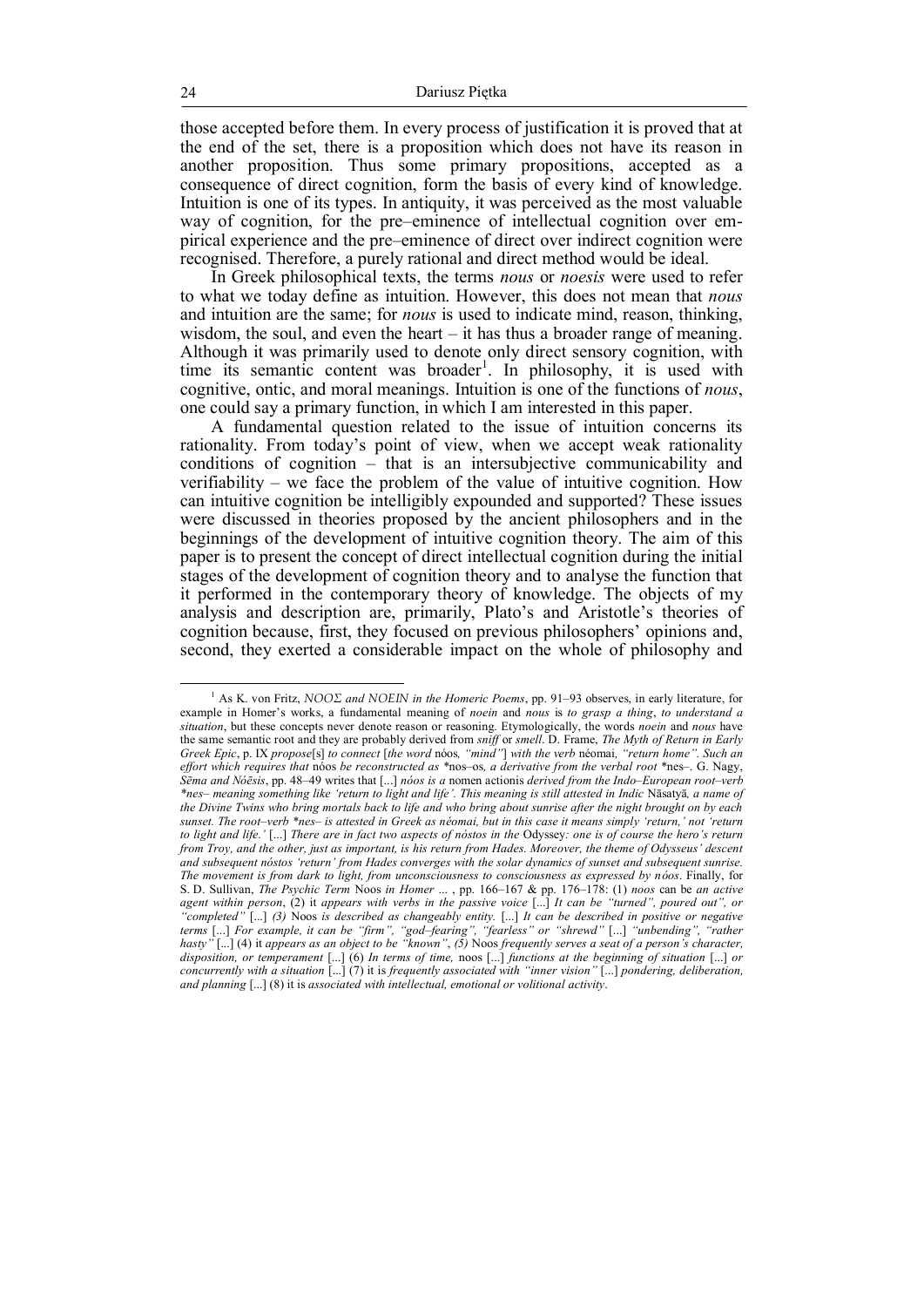future science. It is impossible not to refer to those philosophers whose theories influenced in a significant way both Plato and the Stagirite, or were continuations of their thoughts leaving their mark on philosophy and even theology of future centuries.

## **1. Preliminaries to the theory of intuition, or Parmenides's path of enlightenment**

From Parmenides of Elea – the first metaphysician – the issue of principle grew in importance mainly because, unlike his predecessors the Milesians, he placed it in the realm of transcendence. It was formulated not as the result of sensory perception, but some kind of intellectual examination. This principle presents a direct characteristic of Being which is the ontological truth<sup>1</sup>. It was expressed in fragment DK 28 B 2, 3 of Parmenides's being a part of his epic poem *On Nature*<sup>2</sup>. It can be translated according to Kahn's suggestion as

[t]*he first way is that it is and that it cannot not be*<sup>3</sup>.

In his opinion, such a translation does not reflect Parmenides's thought precisely enough and it requires an explanation. First of all, the subject of the sentence has to be indicated because in the first part of the Greek phrase in question, a solitary ἔστιν appears. Kahn states that the subject here is either the object of knowledge or anything that is or could be perceived<sup>4</sup>, the content of knowledge the goddess has promised to reveal to the young man (DK 28 B 1, 22–32). From his point of view, *some thing* would be a predicate. The whole fragment would thus have the form: *the object of knowledge is and it*  cannot not be<sup>5</sup>. Such an interpretation of Parmenides's text entails a veritative and non–existential function of the word *is* in ancient Greek<sup>6</sup>.

There is also a number of interpretations of this fragment based on the existential understanding of  $\zeta \sigma \tau \nu'$ . Barnes translates it in the following way: One, both that it is and that it is not for not being<sup>8</sup>, whereas Burnet proposes: *The first, namely, that it is and that it is impossible for it not to be*<sup>9</sup>. When we compare Kahn's literal translation (without explanations) with Burnet's and Barnes's translations, they seem similar, especially the first part of this sentence. In both the first and the second translations, this fragment can be interpreted as a primary form of the ontological principle of non–

<sup>&</sup>lt;sup>1</sup> I reject here the materialistic interpretation of Parmenides's being as a sphere, popularised, for example, by B. A. G. Fuller, *History of Greek Philosophy: Thales to Democritus*, ... pp. 148–153.

 $^2$  DK 28 B 2, 3: ή μὲν ὅπως ἔστιν τε καὶ ὡς οὐκ ἔστι μὴ εἶναι.

<sup>3</sup> Ch. H. Kahn, *The Thesis of Parmenides*, p. 707.

<sup>4</sup> See Ch. H. Kahn, *The Thesis of Parmenides*, p. 710.

<sup>5</sup> Ch. H. Kahn, *The Thesis of Parmenides*, p. 711.

<sup>6</sup> Ch. H. Kahn, *The Verb "Be" in Ancient Greek*, p. 372. A. P. D. Mourelatos, *The Route of Parmenides*, chapt. 2 also expresses a conviction about a non–existential function of the verb εἶναι.

<sup>7</sup> On different possible translations of this fragment see D. Piętka, *O zasadach niesprzeczności i tożsamości u Parmenidesa*, pp. 50–54 & D. Piętka, *Prawda i fałsz w filozofii języka Platona*, pp. 34–37.

<sup>8</sup> J. Barnes, *The Presocratic Philosophers*, vol. l, p. 157.

<sup>9</sup> J. Burnet, *Early Greek Philosophy*, p. 173.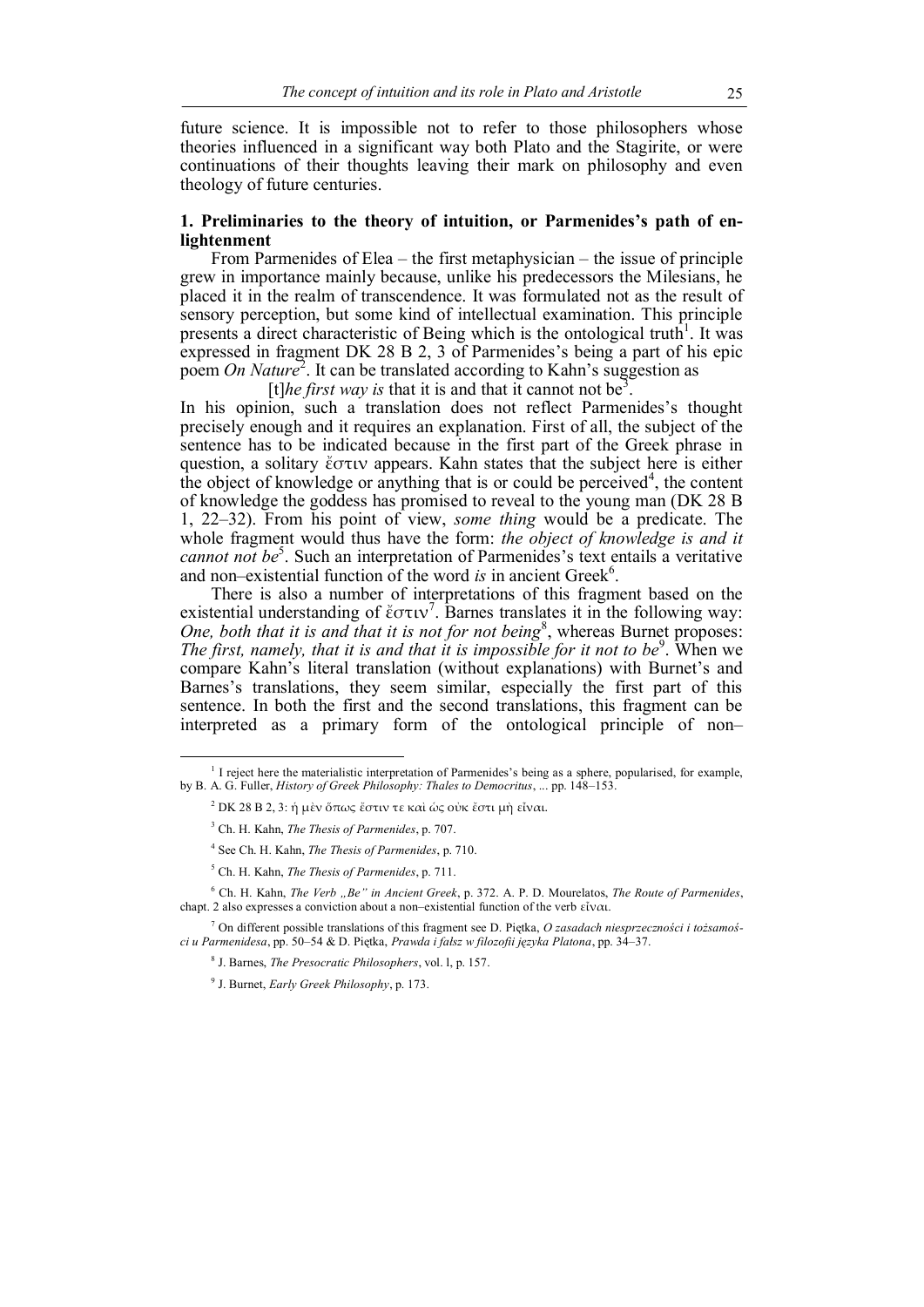contradiction<sup>1</sup> – which is, above all, the principle of being that was revealed by the goddess. According to other interpretations, there is no reason to intend, from the point of view of modern grammar, a distinction between predicative and existential  $\epsilon \sigma \tau \nu^2$ .

For Parmenides, cognition has value only when it concerns that which is immutable and eternal, one and homogeneous. One could say that since the principle of the path of truth was not accepted as the result of cognition based on sensory perception, it was acknowledged regardless of it. It is indicated, above all, by the context of the poem and the meaning of the prologue in which the author presents an enlightenment character of the journey completed by the young man who arrived in the goddess's house. The purpose of the journey is to know the truth (see DK 28 B 1, 28–29). For Parmenides, being was the object of examination. When he writes in fragment B 3 that being and thinking are the same<sup>3</sup>, it means that he has the sense of interrelation between thinking (*noein*) and being (*to eon*). Somehow reason *touches* being, unifies with it, while however, it does not constitute an ontological unity with it. It is clarified in subsequent paragraphs where Parmenides writes that thinking and the source of thought are the same; for without being, there is no thinking<sup>4</sup>. It should be remembered that reason (*nous*) is non–extensible, similarly to Parmenides's being<sup>5</sup>. For him, it could constitute the basis for acknowledging the unification of the possibility of thought and its object. To expound it in modern language: he postulates the identity of the content of thinking and the content of being, stating at the same time that thought does not constitute being–truth.

In the prologue, a contemplative character of thinking is metaphorically expressed with reference to Hesiod's theogony. Parmenides seems to indicate the *enlightenment* specificity of cognition of the path of truth. This enlightenment is supposed to consist of the understanding of this path<sup>6</sup>. As Sextus

<sup>5</sup> A materialistic myth related to Parmenides's conception of being persists in the literature. It is presented in the form of corporeal sphere or geometric solid. However, adopting the perspective presented in the prologue and determined by the principle of the path of truth, an immutable and transcendent being should be treated rather as some kind of idea of truth.

<sup>&</sup>lt;sup>1</sup> The quoted principle is of an absolute character that is not relativised either to aspect or time. For this reason, in the following paragraphs of his poem, Parmenides can derive the properties of being which radically place it in the world of non–extensibility.

<sup>2</sup> See M. Furth, *Elements of Eleatic Ontology*, pp. 242–243.

 $^3$  DK 28 B 3: ... τὸ γὰ $\mathfrak o$  αὐτὸ νοεῖν ἐστίν τε καὶ εἶναι.

 $^4$  See DK 28 B 8, 34–36: ταὐτὸν δ' ἐστὶ νοεῖν τε καὶ οὕνεκεν ἔστι νόημα. / οὐ γὰǫ ἄνευ τοῦ ἐόντος, ἐν ᾧ πεφατισµένον ἐστιν, / εὑρήσεις τὸ νοεῖν· [...].

<sup>6</sup> In Hesiod as well as in Homer, *noos* is often treated as *idein*, which designates the sense of sight, but it can also be used for recognition and identification of objects and even for the realisation of a situation. See K. von Fritz, *ΝΟΟΣ, ΝΟΕΙΝ, and their Derivatives in Pre–Socratic Philosophy (Excluding Anaxagoras)*, p. 81. In comparison to Homer, Hesiod proposes a broader understanding of *noein* and *nous*. In his thought a new combination of the intellectual and volitional elements of *noos* appears. Perhaps, this enlightenment could be connected with a volitional element. K. von Fritz, *ΝΟΟΣ, ΝΟΕΙΝ, and their Derivatives in Pre–Socratic Philosophy (Excluding Anaxagoras)*, pp. 27–28 states that [w]*hile in Homer noos never means clearly 'deliberate attention', though in a few very rare cases it seems to approach this meaning, this connotation is now definitely established in the expression* noos atenes*, 'inexorable'.* At the same time, Hesiod understands *noos* just like Homer, for whom *noos* always sees the truth (e.g. in *Theogony* 12).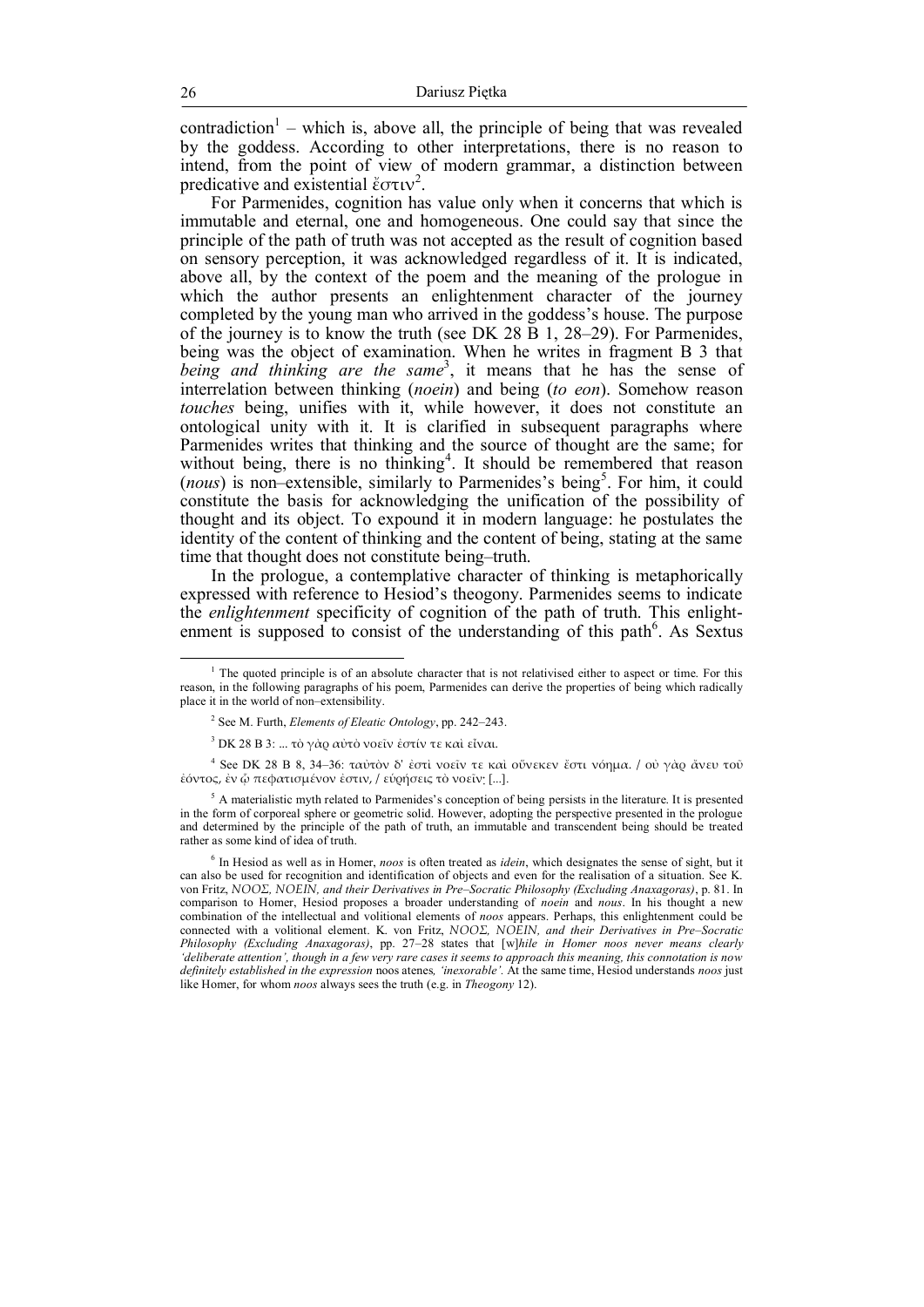writes, an allegorical sense of the prologue also indicates Parmenides's intuitive way of the cognition of principles. For in the prologue, the motif of a journey is presented; it is, in his opinion, an allegory of enlightenment. It is about the passage from darkness to light that enlightens, or some direct cognition of that which is imperceptible by the senses, about encompassing with mind that which is different from the object of mortals' opinions<sup>1</sup>. The motif of light as the object of cognition, represented in the form of the Sun, is also present in Plato and it will be closely related to noetic, intuitive cognition. The quality of light is that it allows eyes to see that which cannot be seen in darkness. Light which appears on the young man's way creates *space* to encompass truth with mind. One could say that this space is the principle expressed in DK 28 B 2, 3. Only in the light of this principle is it possible to understand that Being is something and how it is. Although in a rump form, probably not yet precisely realised, Parmenides draws a distinction between the cognition of principle and that which is encompassed in its light.

Parmenides's activity constitutes a turning point in philosophy from which there is a distinction between types of objects of cognition and corresponding types of methods of cognition – an adequately immutable and transcendent being known by intuition, and corporeal objects known by opinions which are based on empirical experience. Plato accepts and develops in his theory the concept of a cognition of which the results are true knowledge (*episteme*) and opinions (*doxa*). His poem revolutionises to some extent a philosophical understanding of the world and influences the development of the theory of cognition, indicating at the same time the existence of two planes – an immutable and transcendent substantialist plane and a mutable non–substantialist plane immanent to the world  $-$  as well as corresponding adequate methods of cognition either independent of experience or based on empirical experience.

It is in Parmenides where one should seek the emergence of problem related to sources of cognition. For his researches are an extension of researches conducted by the Milesian philosophers of nature who were also looking for an immutable factor which determined the unity of things, but restricted their searches to the natural world as the only world given to humans through cognition. Their goal was to find a final cause of the corporeal world, its beginning, material, and principle. Situating it among corporeal substances, as a matter of fact they were seeking for something absolutely fundamental and immanent in the world, on which depended the nature of everything else.

#### **2. Supernatural and rational intuitions in Plato**

In the *Republic* Plato describes what cognition of a noetic character consists in<sup>2</sup>. Although the Sun gives sight, there is also essence which allows

 1 For instance, A. M. Komornicka, *Studia nad Pindarem* ... , p. 22 states that in ancient Greek texts, there was a relation between the concept of light, gleam (brillance) and truth. In her opinion, light was a synonym of that which the word ϕαίνεσθαι (*to shine forth*) referred to.

<sup>&</sup>lt;sup>2</sup> I narrow here the field of my deliberations only to intuition as a cognitive ability of humans. I am not concerned with a whole series of issues related to the understanding of *nous* as a deity. This problem arises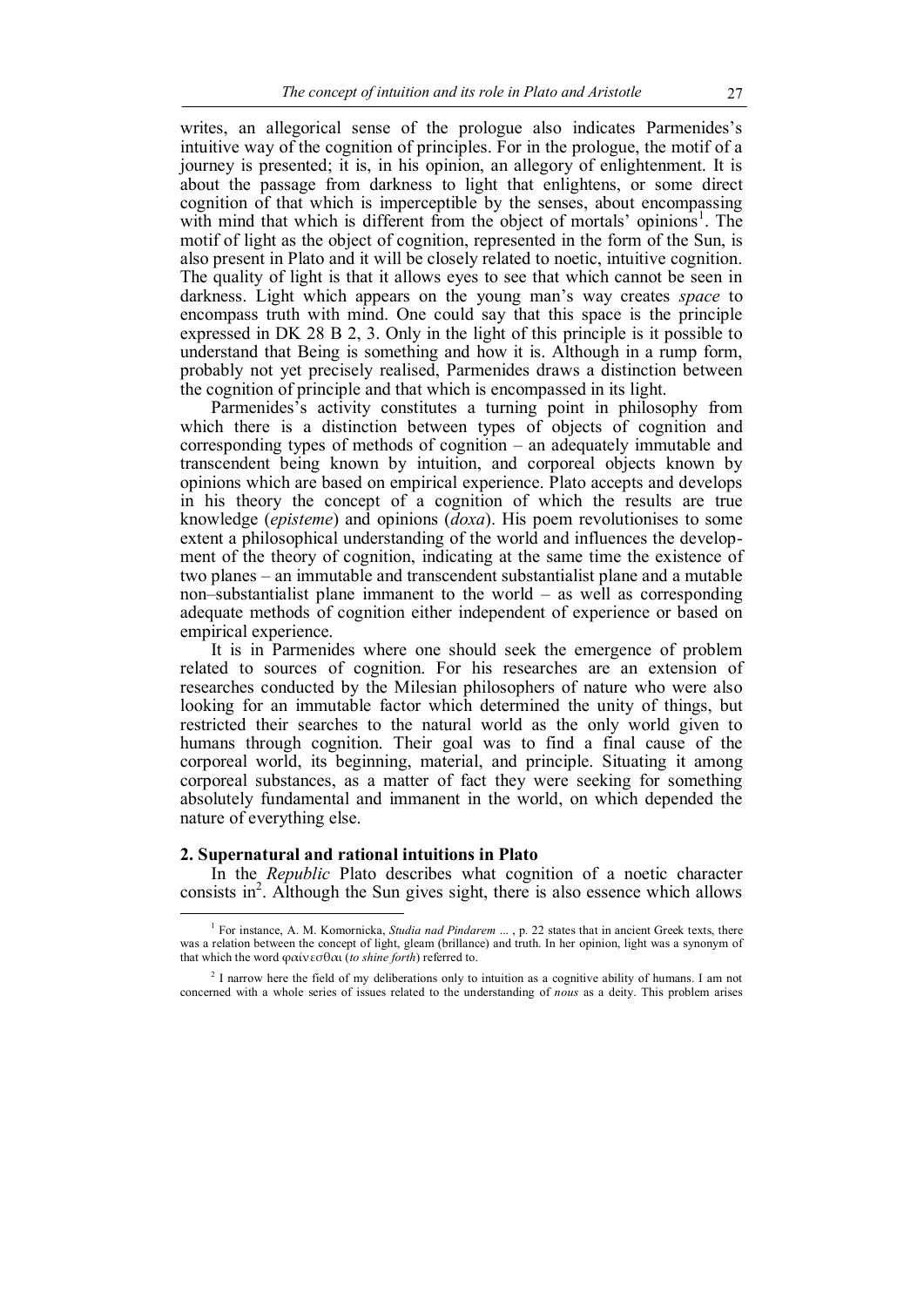us to know that which is non–extensible, immutable, and eternal. This metaphor refers to the idea of the good, which conditions the possibility of intellectual cognition because it is the source of light for the soul. The essence of good constitutes the condition for thinking and is its (final) object (see *Republic* 509b).

In Plato, the objects of intuitive, noetic, cognition are ideas. Ascending the rungs of the cognitive ladder, thought touches the very essences without using the senses (see *Republic* 510b–c). In the search of one essence – the principle of multiplicity – this path runs from multiplicity to unity. Along the path to a non–determined essence, thought uses assumptions as rungs of cognition. Intuition can be prepared for through pure conceptual analysis (see *Phaedo* 100a–b). For instance, based on the analysis of truth, beauty, and proportion, one can affirm that, treated as a unity, they constitute the essence of the good (see *Philebus* 65a) 1 . These are three conditions which the good has to fulfil in its essence<sup>2</sup>. Intuition can be prepared to some extent through sensory cognition (see *Symposium* 210a–e) 3 . However, intuition itself is not the result of making a conclusion. It may seem that in the aforesaid fragment we encounter inductive reasoning, whereas in fact it is the operation of abstraction, at each particular stage, which more and more leads to the understanding of what the essence of Beauty is. Inductive reasoning does not lead to the understanding of essence, but to the attribution of a specific property to many (eventually all) objects of some type. Plato does not apply generalising induction, but the induction that Aristotle would later call heuristic.

This method consists in collecting the data of experience and expressing them in propositions related to individual things. In his *Symposium*, Plato uses examples to explain what this stage consists in. At first, we notice the beauty of an individual human body, next we notice this beauty in many bodies, and later we notice it in individual souls and then in acts, laws, and teachings. By perceiving the beauty in many things, we can *see* the very essence of Beauty. Such seeing is, in fact, understanding of what Beauty is<sup>4</sup>; it also applies to

3 See W. W. Tait, *Noesis: Plato on Exact Science*, p. 10. The recognition of sensory cognition as an auxiliary cognitive operation during intuitive cognition of essences is the result of acknowledging the theory of anamnesis and understanding cognition as copies of beings in mind.

especially in the *Timaeus,* where *nous* is perceived as mind that creates the world. See S. R. Charles, *The Emergent Metaphysics in Plato's Theory of Disorder*, pp. 30–31. F. M. Cornford, *Plato's Cosmology*, p. 27 interpretes *nous* as the Demiurge–God.

 $^{-1}$  εἰ μὴ μιಢ̄ δυνάμεθα ἰδέα τὸ ἀγαθὸν θηρεῦσαι, σὺν τρισὶ λαβόντες, κάλλει καὶ συμμετρία καὶ ἀληθείᾳ [...] (transl. H. N. Fowler: *if we cannot catch the good with the aid of one idea, let us run it down*  with three – beauty, proportion, and truth  $[$   $]$ ).

<sup>2</sup> See D. Ross, *Plato's Theory of Ideas*, p. 242.

<sup>4</sup> According to J. Moravcsik, *Plato and Platonism* ... , p. 33 in Plato, intuition and understanding should be distinguished. On the basis of his analysis of Socrates's behaviour in the *Meno* – by drawing geometric figures in the ground, the philosopher makes a young man recall mathematical knowledge – Moravcsik demonstrates that a true understanding must be a part of that which Plato understood as *techne*. It seems, however, that in this regard an impassable opposition between understanding and intuition does not exist. Writing about the concept of intuition, E. Morawiec, *Intellectual Intuition in the General Metaphysics of Jacques Maritain*, pp. 24–29 states that it can be understood in an operational and static sense. Preparatory actions have be taken for the act of understanding. These operations make up intuition.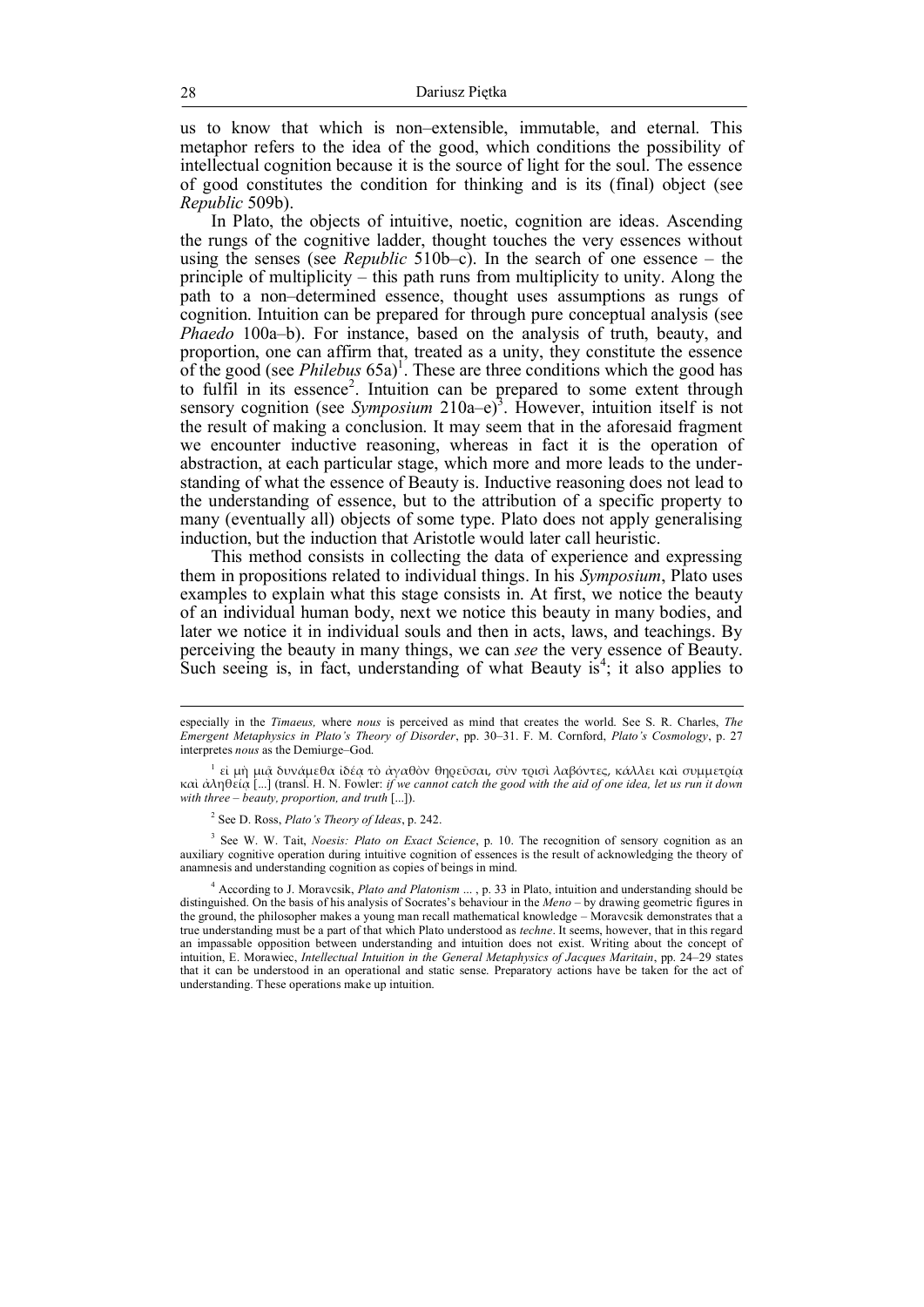other cases, that is appreciation of what justice, goodness, and other ideas are. This is one type of intuitive cognition which is expressed by the act of associating an idea with a word that we use while making statements about things. The other type of intuitive cognition in Plato is the direct experience of an idea during the journey of the soul. Thus in his thought, we can distinguish two types of intuition: supernatural and natural.

Supernatural intuition is the cognition of ideas during the journey which souls make between death and successive births – we will call this primary intuition. It assumes that cognition of essence can be obtained without engaging the body, in an imperturbably direct and comprehensive manner. Natural intuition is a type of cognition used by people in their worldly life and in Plato's language, it consists in evoking an idea (either on the basis of empirical data or as a result of conceptual analysis). This evoking is nothing else than the act of understanding what the essences of things are; for this act would not be possible if in mind there was no faint knowledge of ideas through concepts. Hence it seems legitimate to formulate a hypothesis that in Plato's opinion, natural intuitive cognition consists in associating an idea with the fuzzy content of a concept.

From his point of view, that which is located in our reason must have some cause. Since we are able to judge that objects are equal, just, good, beautiful, strong, etc., we have to know what equality, justice, goodness, beauty, strength, etc., respectively, are (see *Phaedo* 74c & 75a–b). It is similar with other essences like piety and beauty (see *Phaedo* 75c–d). We can become conscious of this knowledge by means of rising above corporeal things and thus entering the world of essences themselves (see *Symposium* 210a–e & 211b–e, *Phaedo* 75e). During this rising, it can be understood what essence is. This understanding constitutes a secondary intuition of essence. Thus we are born with some knowledge<sup>1</sup>. It would not exist if a human being did not examine ideas in the underworld. In a narrow sense, secondary intuition consists in associating a fuzzy concept (that is the equal length of two sticks, the equal beauty of bodies and souls) with a proper idea. In Plato's opinion, a concept is genetically derived from an idea  $-$  it is its copy and constitutes that which we would call today an objective representation. We use the content of a concept without knowing the essence; it is given to us in a vague manner. Only some of us can use the concept of equality knowing exactly what it is. However, we can identify equal objects without any problem. This fuzzy concept constitutes only a sign by means of which we state something about things, although we do not precisely know what this something is.

<sup>1</sup> In the *Phaedrus*, Socrates does not derive the word *knowledge*, in the phrase *self–knowledge* (246a), from *epistasthai* but from *gignoskein*. See Ch. L. Griswold, *Self–Knowledge in Plato's* Phaedrus, p. 7. Taking into consideration Homeric comparisons of *nous* and *noein* to *gignoskein*, it seems to prove the noetic sources of knowledge. R. Zaborowski, *Some Remarks on Self–Knowledge* ... , pp. 24–25 analysing Plato's *Pheadrus* and Griswold's commentary indicates that *in Griswold's view self–knowledge is not limited to knowing one's own nature but expands to knowing human nature as such.* [...] *self–knowledge is, in the first place, in a close relation to a way of life, and second, it never loses sight of the individual* [...]. This remark shows that learning depends on the way of life. The realization of knowledge is the result of the learning process. By analogy we can like to speak about intuition as a way to take knowledge out from the soul. People learn to know.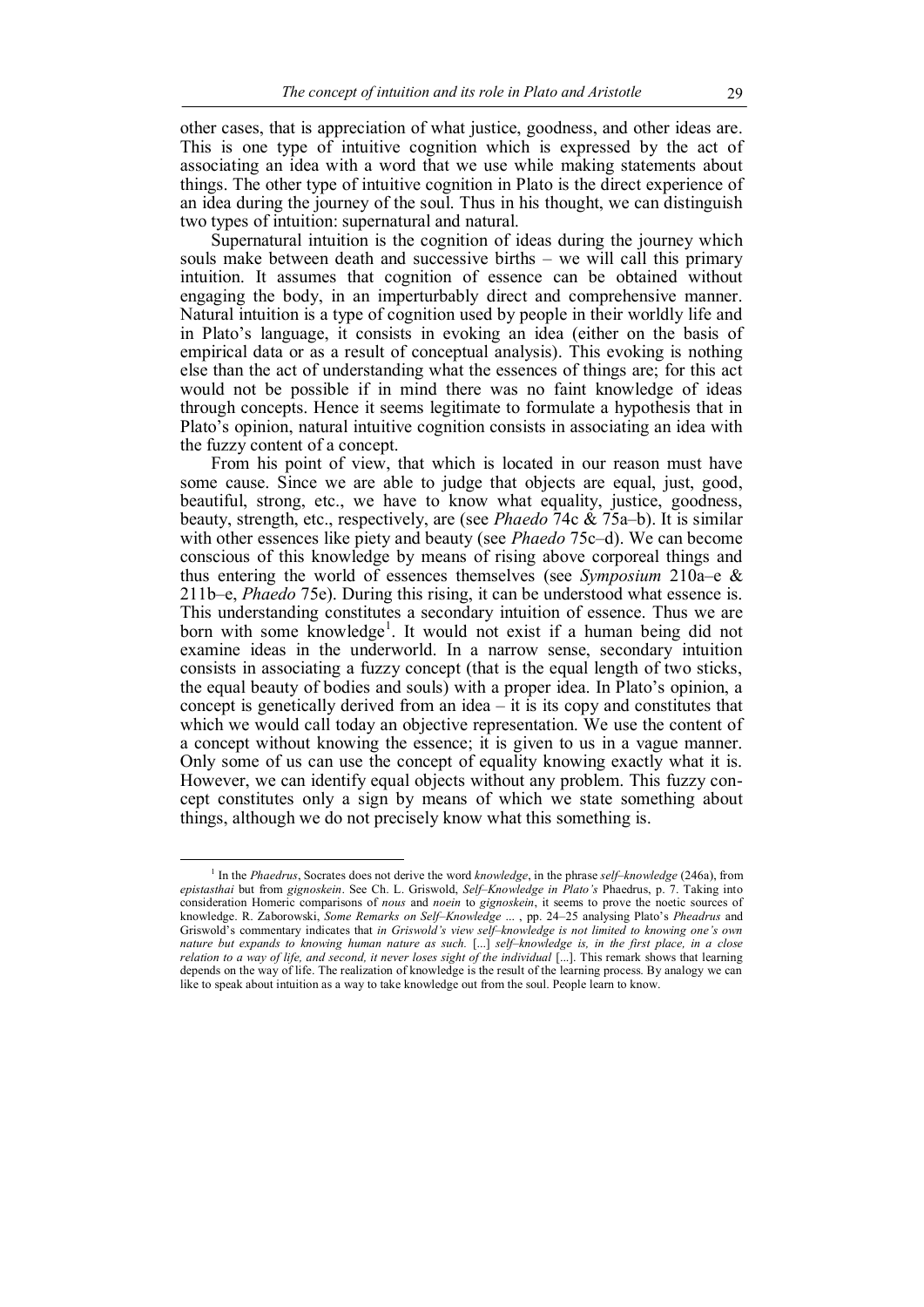Plato's dialogues usually aim at an adequate presentation of the essence of things through its constant isolation from either too wide or too narrow qualifications. After all, it is about indicating the essence, and somehow encountering it. Following Plato's *Theaetetus*, an analogy between intuitive cognition and sensory cognition can be drawn. Knowing, for example, what an ox is, we do not call it a horse (see *Theaetetus* 190 c), but we are able to affirm that it is an ox. Since Socrates knows Theodorus and Theaetetus, he cannot even think in his mind that Theaetetus is Theodorus (see *Theaetetus* 193a). The acquaintance of both Theaetetus and Theodorus is fundamental for this claim about the impossibility of equating the former with the latter. Identification of a thing is based on a given representation in the mind, which in this case is an image (see *Theaetetus* 191 d). This identification, which consists in recognising an object according to the truth, also constitutes intuition. In this sense, it also appeared in Homer's poetry<sup>1</sup>.

In Plato, we can find two major types of representation, which are associated with words like *particular* and *universal*. Particulars are represented by images, whereas essences (i.e. ideas) are represented by universals. An image is a picture impressed in one's mind by a certain thing (an object of perception) (see *Theaetetus* 191d & 192 a–b). Thoughts are copies of objects of sensory as well as intellectual experience, that is *noesis*. The metaphor of the soul as a wax tablet indicates a crucial characteristic of *nous*, that is the capability of experiencing being passively.

Plato determines the act of understanding the essence of being as watching, looking, seeing with the eyes of the soul. It has the same characteristics as supernatural intuition, yet it does not mean that it has the same cognitive *capacity*. However, perfect cognition is given before birth. When Plato mentions the essences that are known through recollection, he uses the term *noema*. This cognition, like cognition before birth, has a purely intellectual character<sup>2</sup>.

A metaphorical description is used to describe the first examination during the journey of the soul as well as the second examination. It allows us to know ideas in the world we live in, because we are born possessing unrealised knowledge of them. A cognitive effort consists in discovery, re– cognition or secondary cognition of an idea; in Plato's terms, it is a recall of that which we have already learnt in the spiritual world.

Greeks were convinced that the most important of all human senses was the sense of sight. Although it was only Aristotle who formulated this truth in an explicit manner, it is also visible in Plato's works, especially in the *Republic*. Just as the sight perceives that which is small and great, so too the reason (νόησις) perceives smallness and greatness (see *Republic* 524c). The sight perceives things, whereas the reason perceives the essences of things. It gets to know them not being guided by any practical purpose, but by the

<sup>&</sup>lt;sup>1</sup> See K. von Fritz, *ΝΟΟΣ*, *NOEIN*, and their Derivatives in Pre–Socratic Philosophy (Excluding *Anaxagoras)*, pp. 21–22.

<sup>2</sup> According to L. M. de Rijk, *Plato's Sophist* ... , p. 340 Plato makes a reduction to the *pieces of knowledge* in this life acquired by our souls before birth.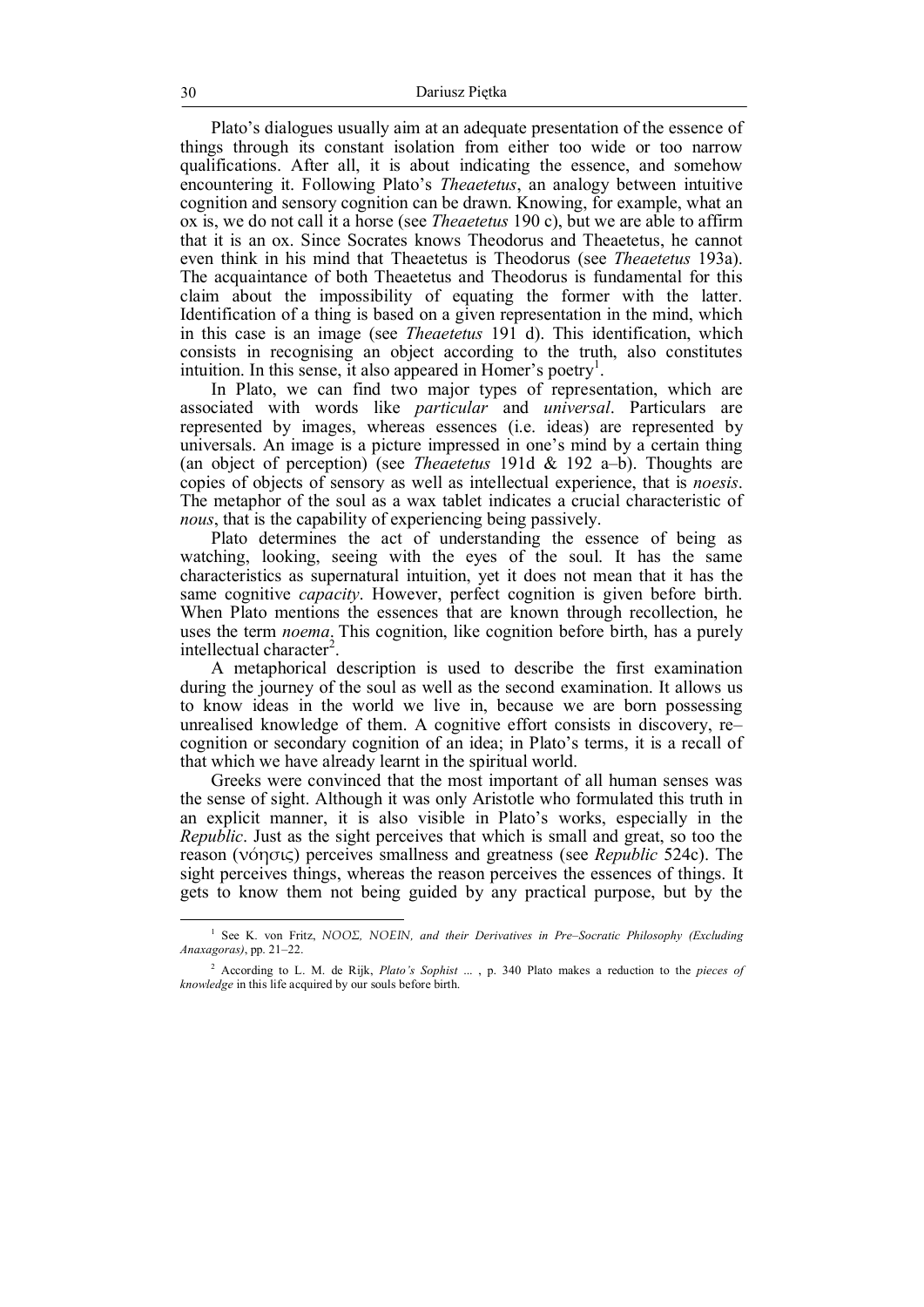purpose of the soul so that it can turn to truth (see *Republic* 525c). The object of reason is (true) being (see *Republic* 534a), an eternal and immutable prototype of things (see *Timaeus* 48e). This intuition (νόησις) is a purely intellectual act of grasping the essence of a thing. Plato uses the following terms to describe it: *to see with the mind* (*Phaedrus* 247c: θεατὴ νῷ), *simple and calm apparition* (*Phaedrus* 250c: ἁπλᾶ καὶ ἀτρεµῆ [...] ἐποπτεύοντες), *in the pure light* (*Phaedrus* 250c: ἐν αὐγῇ καθαρᾷ), *the soul attain*[ed] *to truth* (*Phaedo* 65b: ἡ ψυχὴ τῆς ἀληθείας ἅπτεται, see also *Theaetetus* 186e: οὐ µέτεστιν ἀληθείας ἅψασθαι), *to see with the mind* (*Phaedo* 83b: ὁρᾷ νοητόν), *to see with the eyes* (*Sophist* 254a: ὀφθῆνα). Plato says about the executive power that it is *the eyes of the soul* (*Sophist* 254a: τ $\alpha$  γάρ τῆς [...] ψυχῆς ὄμματα).

The use of the metaphor *the eyes of the soul* seems to prove that for him, intuition, which is a variety of direct cognition, was the most perfect method for intellectual cognition. Apart from sensory direct cognition, he also distinguished purely rational indirect cognition based on conclusions, yet he attributed to it lesser cognitive value. Hence mathematics, which uses this method, is a less perfect type of cognition than philosophy.

Metaphorical expressions of noetic cognition lead us to its non– metaphorical understanding. Plato is not concerned about explaining them in an unambiguous manner. However, one should become conscious of the fundamental characteristics of this cognition and describe in a rather clear way, without metaphors, the content of the notion of intuition. Thus in Plato's works, intuition appears to us as cognition which is (i) purely rational – corresponding to the non–extensible and incorporeal peculiarity of the object of cognition, (ii) direct – presenting this object directly, without any mediation, (iii) comprehensive – presenting its object<sup>1</sup>. One should remember the analogy between cognition through the sight of the body and the sight of the soul. Just as with the sense of sight we perceive a corporeal object in a direct way and in its entirety, so too we perceive a non–extensible (incorporeal) object with the eyes of the soul in a direct and comprehensive way.

Hence we would say that just as the eyes of the body are the source of the most perfect of all types of sensory cognition, so too the eyes of the soul are the source of the most perfect of all types of intellectual cognition. Since rational cognition is more perfect than sensory cognition, intuition is the most perfect way of cognition available to humans. In the creation of his theory, Plato clearly initiated a dual understanding of intuition as supernatural direct cognition and innate rational direct cognition. Intuition of the first type is not preceded by preparatory operations, but the object is given directly, somehow from the same level which the soul reaches after death, and its availability

<sup>&</sup>lt;sup>1</sup> The opposite view takes C. Cheyne, *Knowledge, Cause, and Abstract Objects* ... , pp. 131-132. According to him, the concept of intuition is ambiguous in Plato's dialogues. He indicates that Plato used it with different meanings. A common sense is that man acquires of beliefs by process apparently immediate and non– inferential. Cheyne thinks it is possibility intuition accompanied by another type of cognitive process. We can obtain platonic knowledge among others by intuition as unconscious inference, intuition as direct apprehension of any state of affairs, intuition as part of the process of ordinary perception, intuition of the truth of a certain proposition.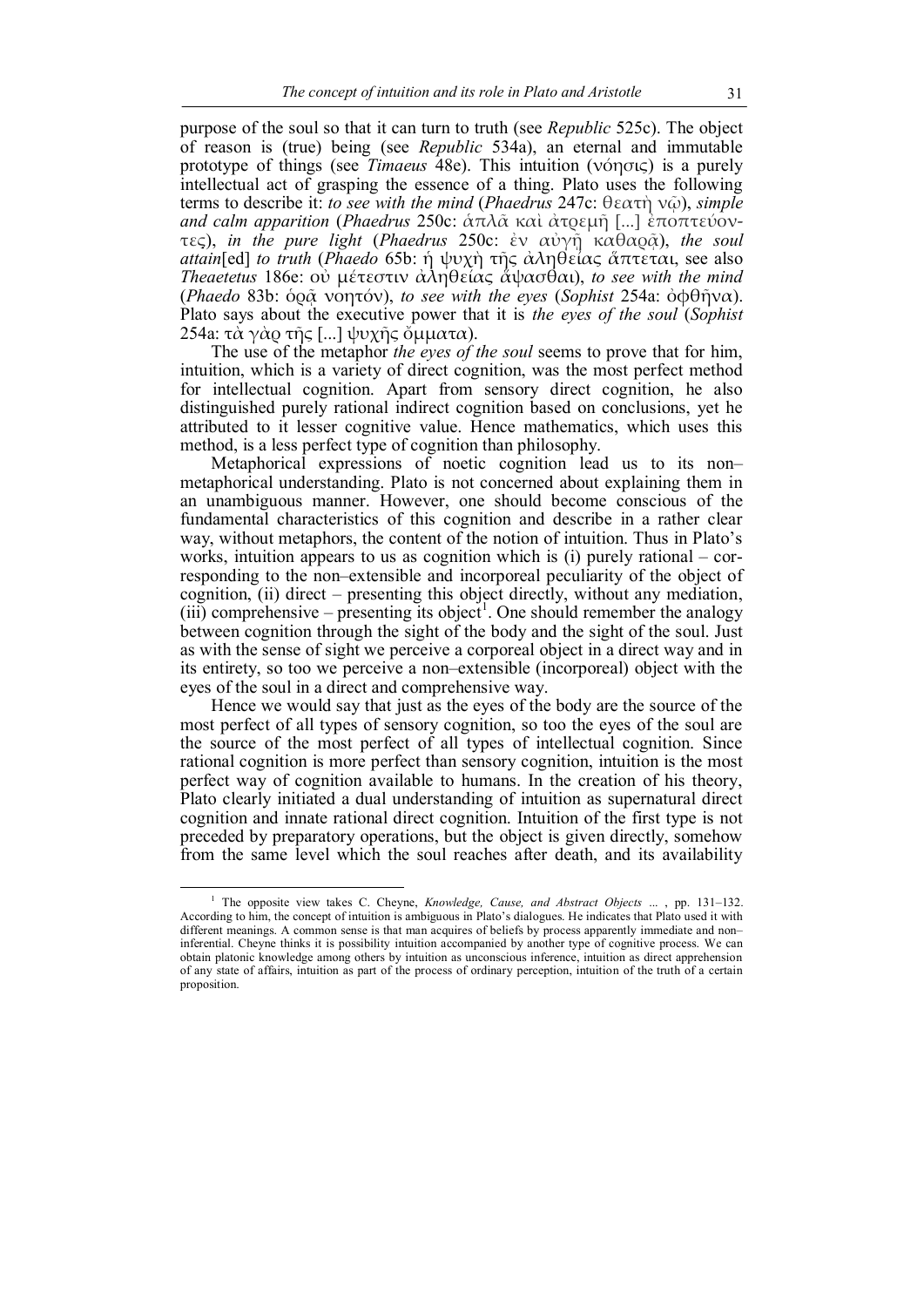depends only on moral qualifications of a human being acquired during his corporeal life. The one who leads an honest and beautiful life will know the highest ideas. For intuition of the second type, it is required to undertake a number of preparatory cognitive operations, which include, depending on a method selected in a given situation, observation, intellectual analysis, and inference.

The continuator of Plato's theory of supernatural direct cognition was Plotinus, who radicalised the understanding of supernatural intuition. According to Plato, after death the wandering soul is given some ideas that it can perceive. Supernatural intuition is cognition that presents being to some extent from the same spiritual level at which the human soul is located. From Plotinus's point of view, it is rather different. The characteristics of examination are related to emanational ontology. First of all, he separates mind (*nous*) in an ontological sense, understood as the emanation of the One, from multiple cognitive minds. These minds can come to know because they copy the mind – the emanation coming to know the Being. Mind is situated between the soul and the Absolute, and it is identical with the entire intellectual world. It contains all ideas.

Second of all, in Plotinus, the mind (*nous*) is different from the soul. The mind originated from the good, whereas the soul originated from the mind (see *Enneads* V, 8). Therefore, the mind is something more than the soul: it is higher in the hierarchy as being closer to God. Individual souls are related to the soul of the world just as the mind of the world is related to individual minds (see *Enneads* IV, 3, 5).

Intuitive cognition – which is, as in Plato, the examination of Being through the eyes of the soul, inner sight – or which is directly inner sight, requires the improvement of the soul. Wanting to know intuitively, the soul has to rise to the level of the mind. Intuitive cognition requires the achievement of some kind of perfection. In Plotinus, the aim of the moral purification of the soul is to raise it to the level of mind and change its ontic position, which can be achieved following the path of restraint, courage, wisdom, and virtue in general. The purified soul rises to the mind and becomes incorporeal and rational (see *Enneads* I, 6). The preparation for intuition is based on, above all, the elimination of all corporeal desires, and concentration on spiritual goals. It is only then that the soul becomes similar to the mind.

Plotinus's intuition has an emotional–volitional feature and is related to ecstasy. The ecstatic character of intuition lends it mysticism and in Plotinus, as well as in his predecessors, especially Plato, it is juxtaposed with discursive cognition because discourse is always related to matter and change. It concerns that which is divisible and partial, whereas intuition is of a comprehensive character. Comprehensiveness, a characteristic of cognition, is also typical of sensory perception. One should believe that thanks to this characteristic sensory perception, as well as intellectual experience (examination), is attributed the highest degree of certainty, despite problems with intersubjectivity of both the first and the second types of cognition.

Plato's mystic intuition and its later modification created by Plotinus do not have their development in metaphysics or, more generally, in philosophy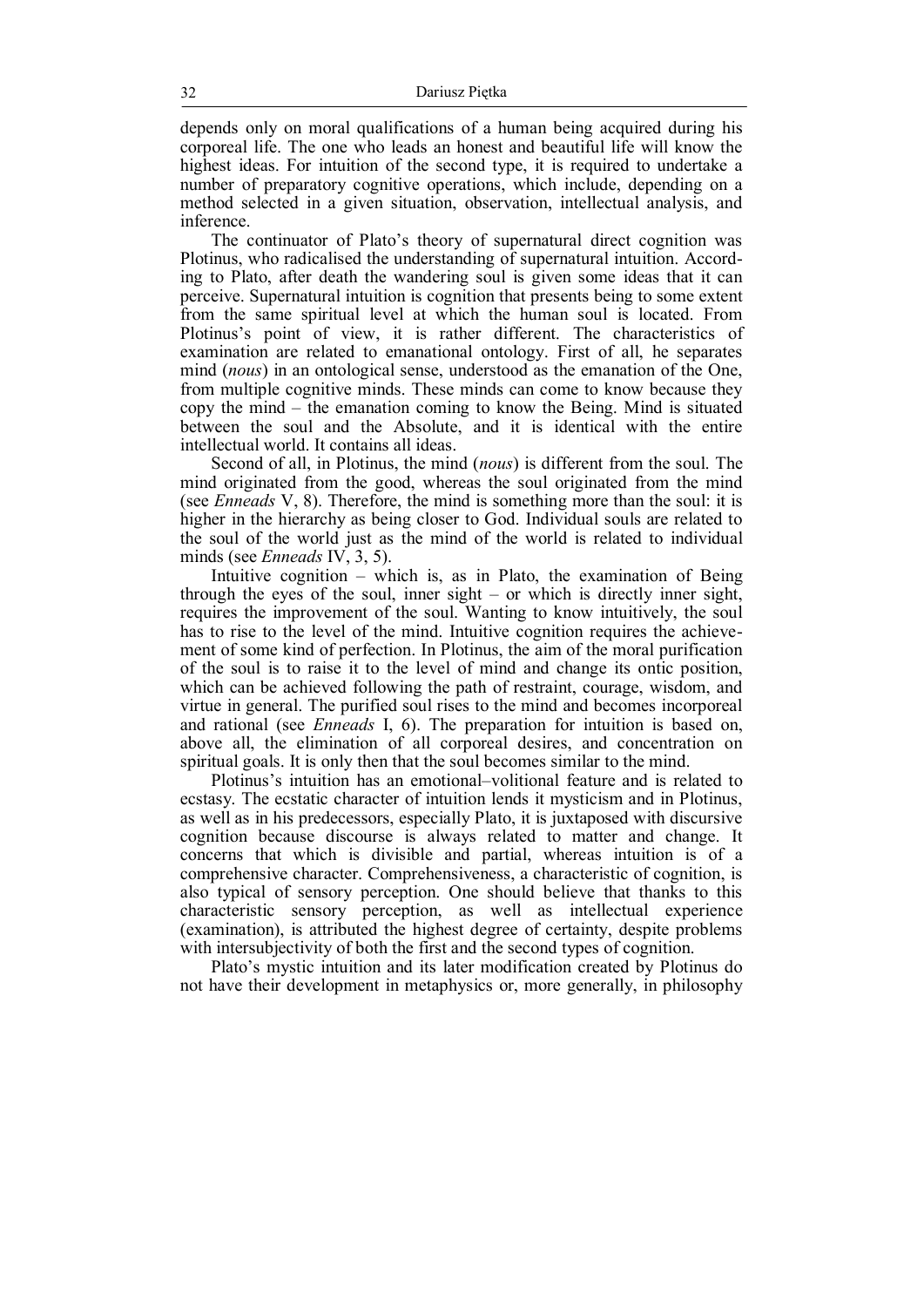which could be called rational. This intuition would rather be used in the mystical theories of the Middle Ages than in philosophical inquiries or the emerging natural sciences.

#### **3. Aristotle and intuition as the source of principles for science and activity**

The heir of Plato's conception of rational intuition is Aristotle for whom it constitutes the only cognitive instrument of cognition in knowing the principles that are not subject to argumentation (see *Posterior Analytics* 100b). However, this does not mean that we do not find in his works traces of a mystical, supernatural understanding of intuition. Writing in the *Metaphysics* about the cognition which is characteristic of God, he is convinced that the divine thought and its object are the same and that they create an immutable and indivisible oneness (see *Metaphysics* 1075a). The reason of the Absolute thinks itself through participation in the object of thought, which is accompanied by the state of happiness (see *Metaphysics* 1072b). In a sense, it has an ecstatic dimension.

In Aristotle, two types of rational intuition can be distinguished: theoretical and practical (see *Nicomachean Ethics* 1143b). It may seem that both of them can be described as perception or understanding. Theoretical intuition allows us to accept final premises in the process of theoretical demonstration; it grasps immutable and primary concepts. In reasoning, practical intuition grasps ultimate concepts, strictly speaking that which constitutes the reason of reasoning (see *Nicomachean Ethics* 1143b) 1 . In this sense, *nous* is also intellectual intuition and not reasoning<sup>2</sup>.

Just like Plato and Parmenides, Aristotle associates the concept of truth with being, which he, however, understands differently. The objects of intuition are particulars, strictly speaking, that which constitutes in them a principle, or a universal. On the other hand, the results of intuition are principles of thought, for example the principle of non–contradiction.

For him, being is the object of any cognition. It can be a corporeal object; in this sense, he differs from his predecessors for whom being was situated in the realm of transcendence and was of non–extensible character. The term *being* (*to on*, *to eon*), used by Parmenides and Plato in the singular to denote that which is transcendent, has a different meaning in Aristotle  $-$  it means everything which Parmenides and Plato would call *ta onta*, *pragmata*<sup>3</sup> .

Aristotle states that we know the truth through thoughts. Thoughts can be always true or they can allow for falseness. The *episteme* kind of knowledge and intellectual intuition (*nous*) will always be true, whereas falseness may appear in opinions (*doxa*) and discursive reasoning (*logismos*). According to Aristotle, *nous* is the most perfect and exact method of cognition. It is even superior to *episteme*. The basis for this view is a conviction that principles are

 $<sup>1</sup>$  The cause of action is a decision, whereas the cause of a decision is a desire accompanied by a thought of</sup> goal, which could not be possible without intuition (*nous*) and discursive reasoning (*dianoia*).

<sup>2</sup> See A. W. Price, *Virtue and Reason in Plato and Aristotle*, p. 224, n. 41.

<sup>3</sup> See S. Blandzi, *Od aletejologii Parmenidesa do ontoteologii Filona*, p. 29.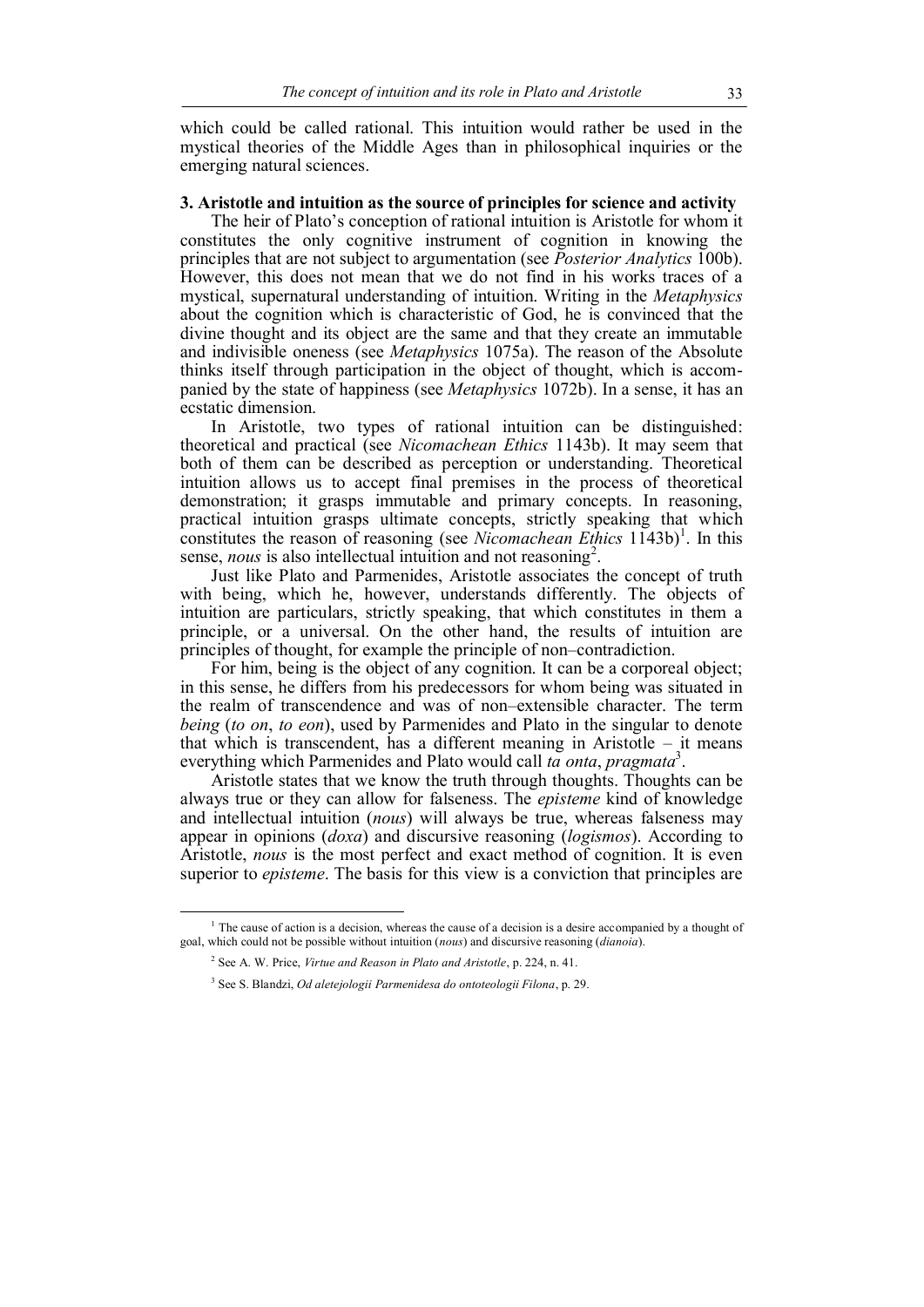#### 34 Dariusz Piętka

better known than inferences drawn from them (see *Posterior Analytics* 100b). In other words, that which is prior and accepted as first is better known than that which is posterior and accepted on the basis of that which was first. The posterior is thus less known and sure than that which is prior. Like his predecessors, Aristotle attached immense importance to direct rational cognition. He juxtaposes intuition and discursive reasoning<sup>1</sup>. Intuition (*nous*) enables us to know principles, whereas knowledge consists in argumentation. To expound it in modern language: it includes propositions acknowledged on the basis of propositions already acknowledged. Since the principle of demonstration is not demonstration, the principle of knowledge is not knowledge<sup>2</sup>.

In Aristotle, it is not only about principles of knowledge, but also, maybe above all, about principles of being which are closely related to the former<sup>3</sup>. In this regard, his philosophy is similar to the one represented by Plato, who often identifies truth with being. According to Aristotle, the truth of being has its causes. That which is the cause of truth in being is the truth in the highest degree. Thus truth constitutes in being a gradable factor. For everything has as much truth as it has being (see *Metaphysics* 993b). One could paraphrase this formula and say that being and truth are alike, which is reminiscent of Parmenidean theory of being. A degree of perfection of being depends on its priority and next, on the order in the sequence of causes, which cannot be infinite. In relation to beings, Aristotle then introduces similar relations as he does in the case of propositions. Principle is the most certain, whereas later propositions, although deduced with reliable syllogisms, are less known and certain. This certainty of first propositions is based on experience and a direct contact with being–principle. Causes are the final ontological principles and, according to him, they do not create an infinite sequence, just as the source of motion is not constituted by an infinite sequence of things in motion. The same applies to goals which cannot extend indefinitely. As Aristotle writes, it cannot be that a man is walking for the sake of health, is healthy for the sake

<sup>1</sup> We can see it in practical reasoning. According to A. W. Price, *Virtue and Reason in Plato and Aristotle*, p. 224: *Aristotle contrasts* nous *with* logos *(1143a36–b1). In the case of practical reasoning, it is* nous*, and not*  logos, that prompts the starting-point appropriate in the circumstances. And it is striking that nous is here *equated with a kind of perception: we must not conceive it as a kind of reasoning that takes perceptual data as its raw materials. The ethically educated agent sees some feature of his situation as salient in a way that prompts him to select an act, say of providing help, as his goal. When Aristotle writes, 'This perception is nous' (b5) he is not reducing such* nous *to perception. That would overlook that seeing things a certain way may be accompanied by a certainty that things are not so, whereas* nous *brings conviction. If perception proposes,* nous *selects. If Aristotle can say 'This perception is* nous*', this must be because he has in mind the perfectly virtuous agent, who only perceives in this way what he is right to take initially as his goal.*

<sup>&</sup>lt;sup>2</sup> Aristotle pays attention to the issue which, in my opinion, until today casts a shadow over the acceptance of the value of intuition for science and philosophy. For him, the value of direct cognition is undisputed since without it there would be no knowledge. If *nous* is dismissed, science should be dismissed too. However, *not to belong to science* does not have a pejorative character, because, as Aristotle underlines, the value of *nous* is higher than the value of knowledge. Later, particularly under the influence of positivism and neopositivism, it will become customary to think that that which cannot be substantiated is unscientific and less significant from a scientific point of view. The status of empirical cognition, of which the results can be quite easily verified, will be enhanced. It does not mean that problems which this intersubjectivity of still subjective empirical experience faces will not be noted. The issue of subjectivity and uniqueness of empirical experience was raised, among others, by K. Ajdukiewicz, *Pragmatic Logic*, pp. 224–227.

<sup>&</sup>lt;sup>3</sup> See Ch. H. Kahn, *The Verb "Be" in Ancient Greek*, p. 368.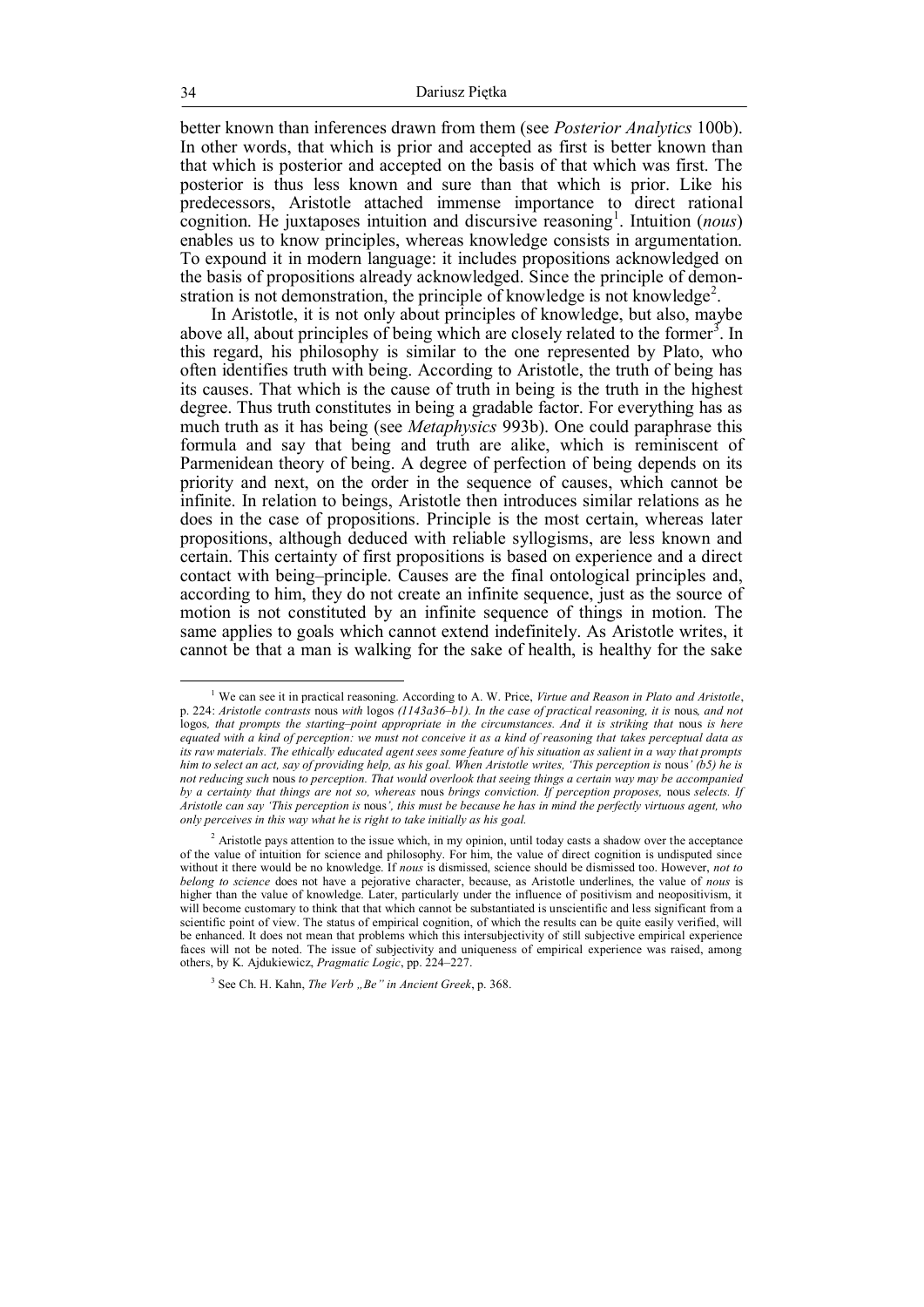of happiness, is happy for the sake of something else; for his act is dictated by the object of another act (see *Metaphysics* 994a). It is similar with essence and its definition, in which a factor irreducible to any other appears – it is expressed by the simplest verbal definition irreducible to another, simpler definition (see *Metaphysics* 994b).

In the quest and discovery of principles, Aristotle adopts Plato's model. *Nous* in the cognition of essence is a cognitive method which culminates in heuristic inductions and is the result of generalisation. The object of sensory perception is individual, but its content is general: the object of sensory cognition is Callias, but the content is a man, not a Callias–man (see *Posterior Analytics* 100a). This general content is known by the reason. The same may be observed in Plato's works. In almost all dialogues, he asks through Socrates's mouth what the essence is, for example, of justice or beauty. When his interlocutor does not give a definition, trying to describe the essence of being with examples – such as a man of piety, justice, etc. – Plato persuades us that it is not an answer to his question, since this is not about specific examples, but about what something is. We can find the echo of this attitude in the works of Aristotle, who specifies this issue by saying that when we are asked *how* something is, we answer that it is good or bad and not that it is a human. When we ask about essence, we ask about *what* something is (see *Metaphysics* 1028b).

Sensory perceptions that lead Aristotle to general knowledge, that is to the principle of things, also constitute an important element in Plato. It is reflected by the path of discovery of the essence of beauty described in the *Symposium* where sensory perception is the basis for cognition of that which is general. In the *Phaedo*, he expresses it even more explicitly, by situating at the same plane a conceptual analysis and sensory perception as two methods leading to the cognition of the idea. Aristotle claims openly that sensory perceptions evoke in us general concepts. In the light of his empiricism, this of course gives rise to a series of questions related to the way of grasping that which is universal in beings. Aristotle discusses these issues in his treatise *On the Soul*. Sensible qualities or sensible forms are the proper objects of perception (see *On the Soul* II, 6, 418a). Noetic forms (*ta noeta*) are potentially present in the senses and imagination because they are also potentially present in the perceived corporeal object (see *On the Soul* II, 4, 430a). According to Kahn, this teaching can be approached from two perspectives: from a metaphysical point of view, according to which Aristotle states that a particular form is immanently located in a sensible image. Therefore, having the perception of an individual, we can know the universal content. From an epistemological point of view, identical forms are potentially present in a poetic capacity, called *the place of forms*. As the principle of potentiality, intellect itself is passive and is capable of assuming intelligible forms<sup>1</sup>.

Looking at the process of form cognition from a reasonable point of view, we proceed from that which is more particular to that which is more general.

<sup>1</sup> See Ch. H. Kahn, *The Role of "Nous"* ... , p. 385.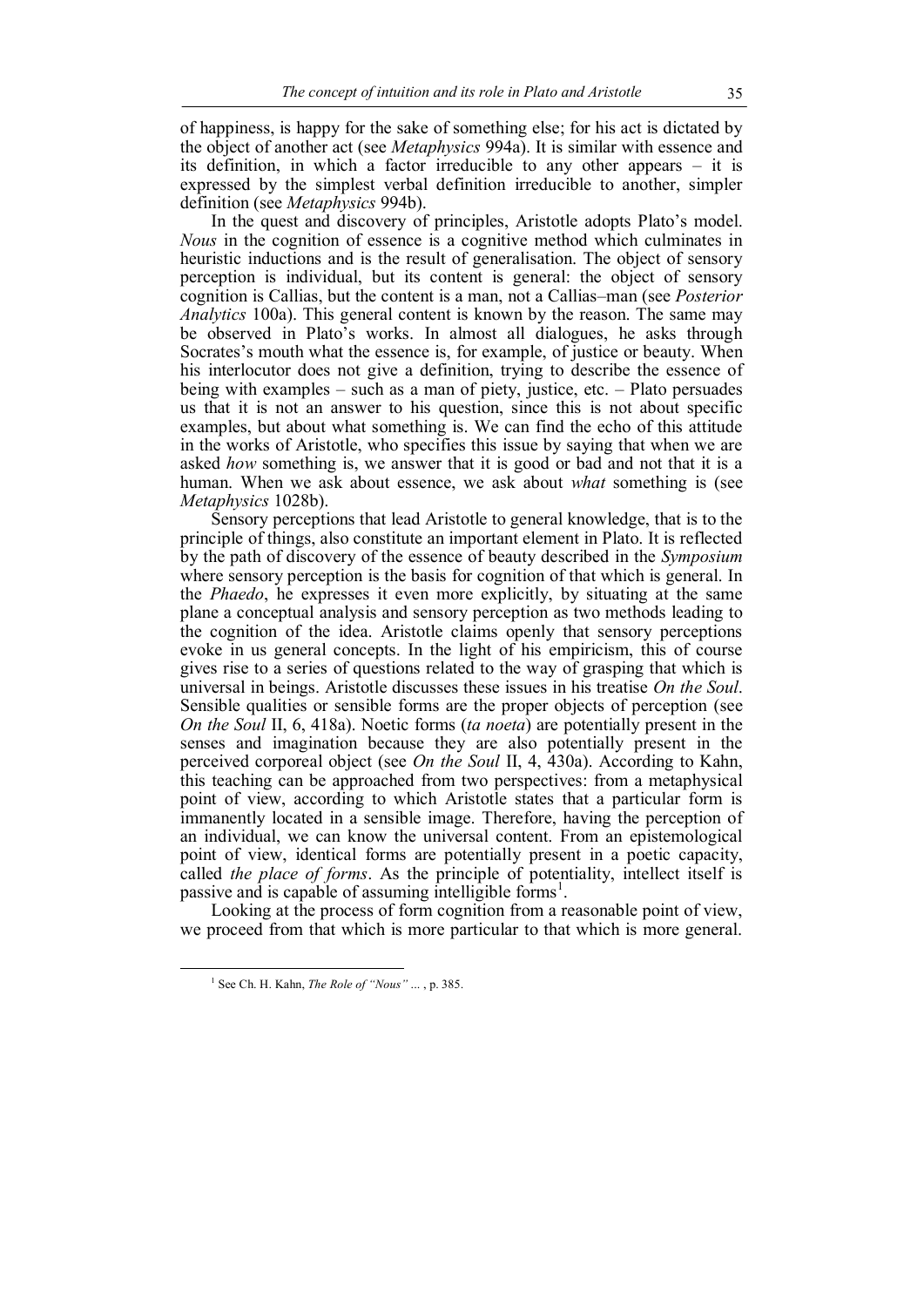In this sense, the method we use in order to formulate principles is inductive (see *Posterior Analytics* 100b). Writing about metaphysics as a science concerned with principles, Aristotle, unlike Plato, extends the range of applicability of *nous* in the ontic discipline beyond the cognition of essences, with reference to the causes (*aitiai*) of beings that constitute their causes. It is worth underlining that such an approach is possible, first of all, because Aristotle, being in contradiction to the whole tradition existing in his times, accepted the concept of being that was approximate to the modern concept of the object of research. For Parmenides or Plato, being is that which is transcendent and non–extensible. Such being constitutes the essence and principle of things (*pragmata*) and it does not require an indication of its principle. Indeed, one can find in Plato's texts passages where he discusses the hierarchy of beings, in which he places the good, the cause of all ideas, at the top. Nevertheless, the main feature of Plato's *nous* is a direct examination of essence. In contrast, accepting the concept of being as an object and trying to indicate the principles of that which is changeable, Aristotle considers a vaster array of principles, with the principle of existence and the principle of action at the head. Aristotle's *nous* and Plato's *nous* have a slightly different range of connotations.

The model of operation which results in the Aristotelian *nous* is very similar to Plato's approach. According to Aristotle, the concept of being can be understood in a number of ways. A fundamental meaning of *being* is substance. When we define other ontic categories as *being*, it is provoked only by its reference to substance. We pronounce that a specific man can be healthy (condition), high or tall (quantity), good or beautiful (quality), etc. (see *Metaphysics* 1028a). One could travesty it and say that being understood in a number of ways refers to one nature just as that which is beautiful refers to beauty, healthy to health, equal to equality, etc. Aristotle presents a similar model of operation which leads to intuition. The difference is that in Plato, the object of cognition is transcendent being, whereas in Aristotle, it is any thing.

#### **4. Aristotle's attempts at confirming the results of intuition**

In Aristotle a new, as compared to Plato, complementary element related to intuitive cognition appears, which is not discussed by the Stagirite directly. It is about that cognition which verifies and confirms the results of intuition. As should be expected, such cognition is supposed to increase the degree of reliability of the results obtained through intuition. The point is that by using other methods than intuition, one can try to substantiate its results. It can be observed, above all, in such principles as the principle of non–contradiction or the principle of the excluded middle. An example of this verification procedure is an elenctic argument for the principle of non–contradiction. Aristotle's intention is to present the absurd consequences of its rejection. According to many scholars, he commits the fallacy of *petitio principii*, trying to substantiate the principle of non–contradiction. In fact, he formulates the so–called elenctic proofs in response to sophists' accusations; as he writes, they are not proofs in a narrow sense but refutations ( $\alpha \pi$ οδεῖξαι ἐλεγκτικῶς) of the opponent's position in a debate (see *Metaphysics* 1006a), that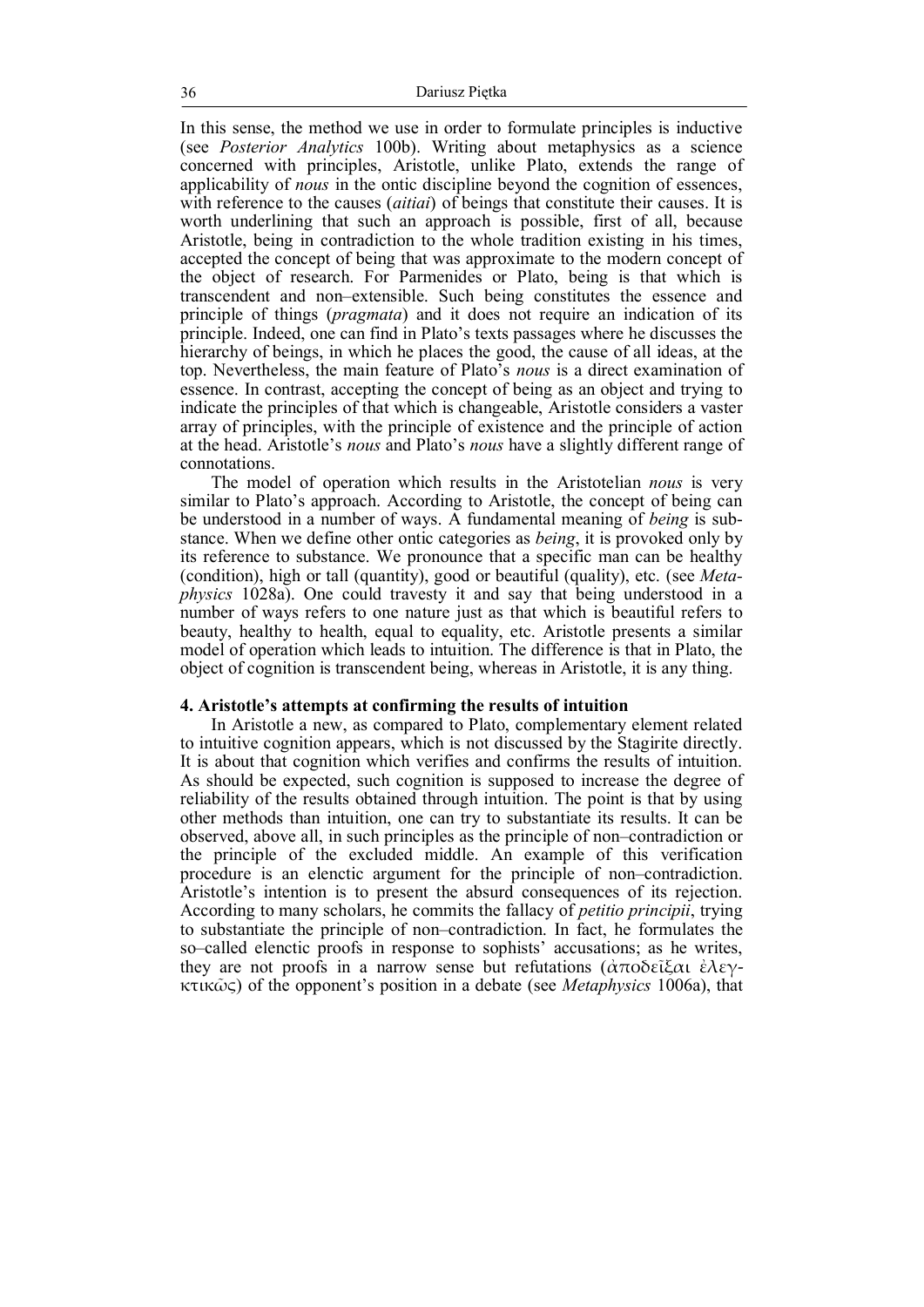is, refutations of an opposite position taken by the opponent (see *Prior Analytics* 66b). Aristotle's elenctic argument requires going beyond the domain of syntactic relations and it does not take into consideration pragmatic interrelations. Substantiation through refutation of the opposite position has, above all, no other than persuasive force. However, it highlights the necessity of accepting the results of the cognition of principles without proof; in this sense, it validates the truthfulness of principle<sup>1</sup>.

Aristotle might have realised that intuitive cognition was problematic, so he tried to verify its results. In the same rational and confirmative spirit, one should understand Descartes's and Spinoza's intuition, more recent by several centuries 2 . On the one hand, it is an automatic expression of some truth, but on the other, it can be substantiated in another way than the intuitive. Intuition would be here a certain simplification that could be replaced by indirect, extended cognition. It would be used rather for economical reasons than for the real value of cognition. In this sense, it would be a non–autonomous way of cognition.

If we draw an analogy between intuitive cognition, understood as some kind of intellectual, non–empirical experience (although often preceded by empirical experience) with empirical experience, the validation of the results of experience in the second case is performed through the same empirical experience (conducted under slightly different conditions and at different times or from a slightly different perspective). For instance, Thomist philosophers act in a similar way. When they accept an autonomous value of such cognition in preference to other methods, they verify the results of intuition intuitively. It seems that they are closer to Aristotle's than Descartes' intentions.

The method we choose in order to know a given fragment of the world depends on the formal object of cognition and the established goal. Through empirical experience philosophers know the corporeal world. However, when their object of cognition is that which they consider real but incorporeal, they go beyond the empirical data and use other methods of cognition which, in their opinion, enable an adequate cognition of the object. For Plato, such objects included, for example, ideas. As it seems, cognition based on intuition understood as intellectual experience or understanding of an object is founded on Plato's and Plotinus's principle that the same can be known by the same. Therefore, if in the world there are incorporeal substances, their cognition through the senses is impossible. In the *Republic*, Plato explains how principles can be known. One has to make assumptions constituting stages of cognition which aim at formulating essences themselves, that which is first in

<sup>&</sup>lt;sup>1</sup> See D. Piętka, *The Elenctic Proof of Aristotle's Principle of Non–contradiction*, pp. 43–44.

<sup>&</sup>lt;sup>2</sup> For Descartes, intuition was a purely rational grasping of the object of cognition in which truths appeared in a direct and comprehensive way. Relations between, for example, the following propositions: *2+2=4*, *3+1=4* and their consequence:  $2+2=3+1$  must have been understood intuitively. For Spinoza, intuition may be represented by the fact that when we have a sequence of three integers and the ratio *1:2* is equal to the ratio *3:x*, we find  $x$ , whose value will be in the same ratio to the third number as the second number is to the first number, so quickly that the whole event is represented as an intuitive flash. To find *x*, we do not need to transform the expression  $1:2=3:x$  into  $x=(3\times2):1$  from which we can recognise the value of x. Thus his intuition would be an instant inference. See M. Bunge, *Intuition and Science*, pp. 5–7.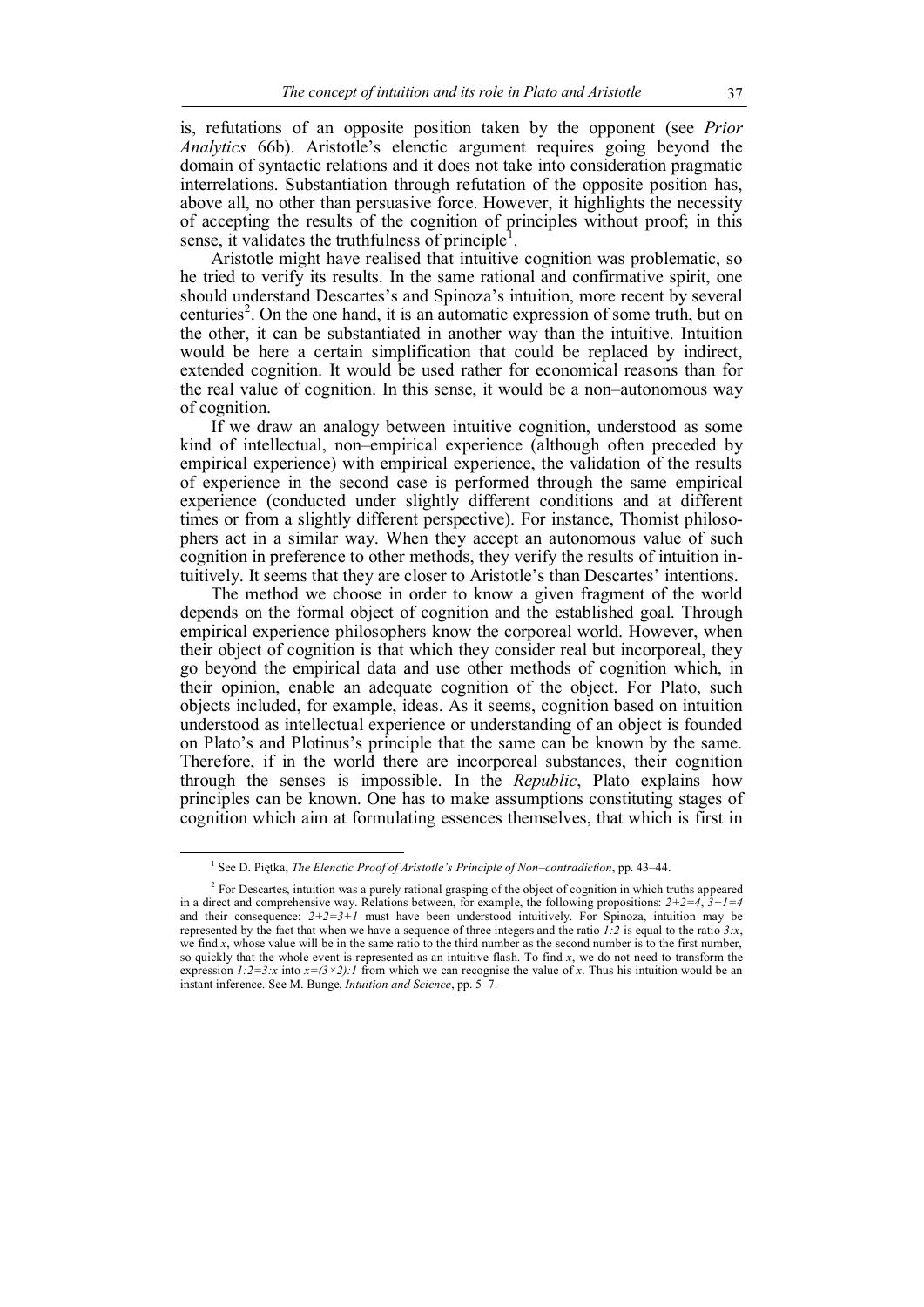the order of beings (see *Republic* 511b). It is not possible through direct cognition, which is also purely intellectual. Plato's outline of searching for ontic principles is very similar to Aristotle's way for the cognition of principles. In both Plato and Aristotle, intuition was an instrument of cognition of ontic principles. In Plato, they are constituted by essences (i.e. ideas), whereas in the Stagirite, by forms. Definitions were verbal expressions of ontic principles in the thought of both of them. In this respect, these are coinciding stances.

Depending on the accepted kind of realism, intuition has a disparate range of use, for it may concern only forms constituting individuals, as in Aristotle, or it may concern the world of ideas, as in Plato. Plato observes that he who states that some things are equal must have some knowledge (at least vaguely) about equality (see *Phaedo* 74c & 75a–b). Otherwise, he could not claim that between these two things there is a relation of equality. Similarly, he could not state that someone is just, pious or beautiful if he did not know what justice, piety or beauty were (see *Phaedo* 75c–d). This knowledge can lie in us unconsciously and one can become conscious of it through an analysis of things which leads to the cognition of the world of essences themselves (see *Symposium* 210a–211e & *Phaedo* 75e). The result of this analysis, which ascends from the world of things to the world of ideal beings, is a clear understanding of the essence of things. The object of this act of understanding is independent of the subject of cognition, objective, and transcendent in relation to the things' being – an essence which is neither corporeal nor extensible. Affirming his belief about the correspondence between cognition and being, Plato recognised the thesis that just as through sensory experience of things by nature extensible and corporeal, one can know extensible things, so too through experience of non–extensible mind one can know a non– extensible (spiritual) being. It is about using cognitive power adequate to the object of cognition. Therefore, it is impossible to know that which escapes the senses, but at the same time, the mind cannot directly know that which is corporeal and extensible. Such an approach paves the way for accepting intuition as a way of direct cognition wherever a theoretical factor appears.

#### **Conclusion**

Intellectual intuition is a way of cognition valuable for those ancient Greek philosophers who were rationalists, such as Plato seeking sources of cognition in the reason, or genetic empiricists, such as Aristotle, who claimed that the source of cognition was empirical experience. They allowed a type of intellectual cognition whose results cannot be verbalised (Plato's and Plotinus's mystic intuition) or can be expressed linguistically (Plato's and Aristotle's definitions of essence).

The concept of intuition is ambiguous. In the philosophy of ancient Greece, especially in the first great philosophical systems, rational (Parmenides, Plato, Aristotle) and irrational (Plato, Plotinus) intuition can be distinguished. Irrational intuition could be that intuition whose objects are transcendent ideas, or God's intuition whose object of perception is he himself. Hence rational intuition is concerned with either the rudiments of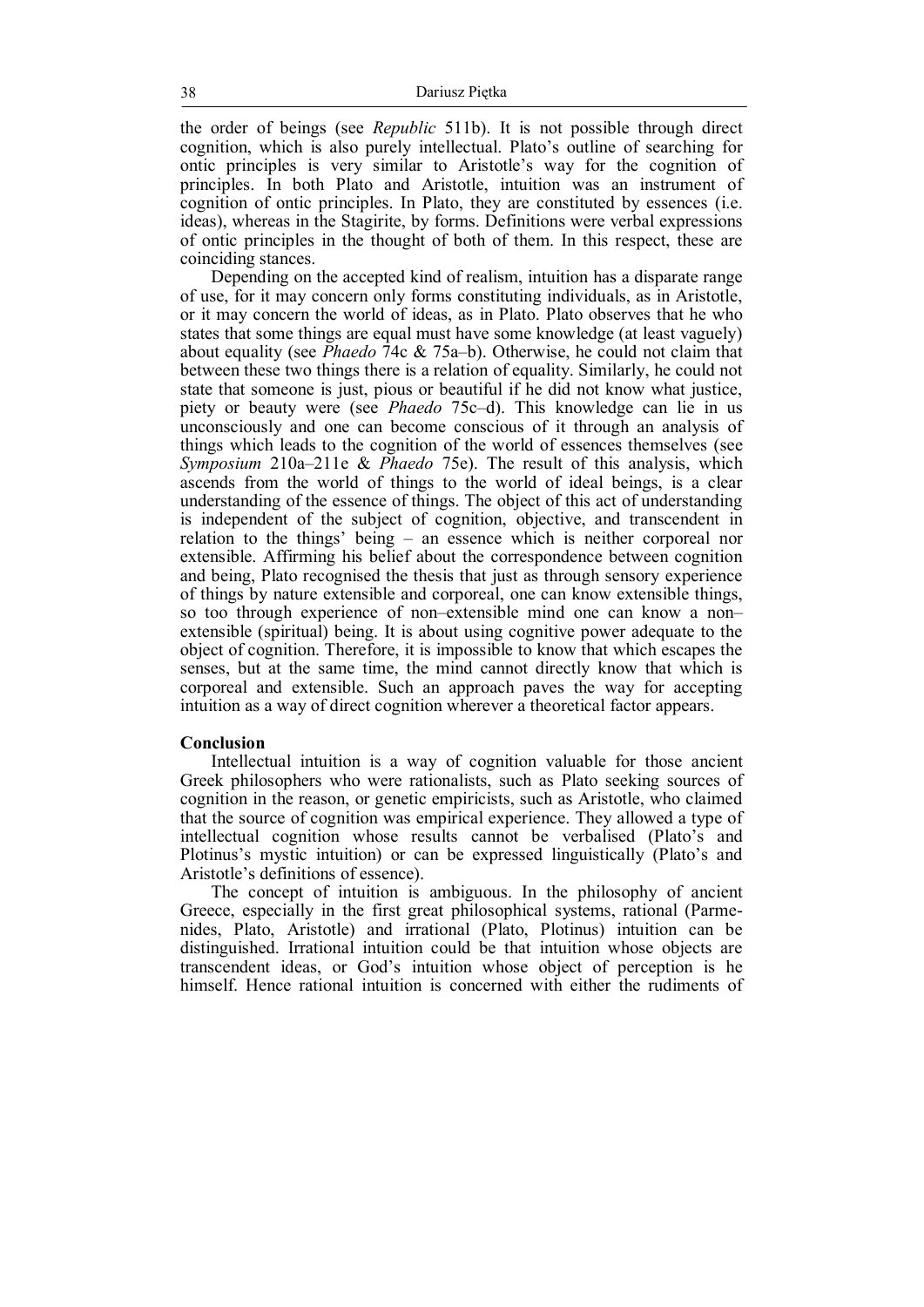knowledge or the goals of human activity. Each of its type is characterised by some common features, such as directness, comprehensiveness of cognition, and obviousness. Differences concern the object, its intersubjectivity, and the sources of intuitive cognition.

As to the function and place of intuition in Plato and Aristotle, significant differences can be observed. In Plato, the cognition of essences constitutes the final aim of intuition. He settles for the definition of that which something is. The grasping of essence, that is the grasping of an ontic principle, constitutes the achievement of a cognitive aim. For Aristotle, intuition allows us to accept principles on which the edifice of knowledge is founded. It serves the function of a way of cognition thanks to which first premises of knowledge can be formulated. In this sense, one could perversely treat metaphysics, which is a science about principles (see *Metaphysics* 1003a), as a methodology for sciences. However, the most important difference between Plato's and Aristotle's teachings, to which, as far as I know, no attention has been devoted in the secondary literature, is that the Stagirite introduced the confirmation procedure concerning some of the principles known intuitively. The idea of confirmation is forced by accusations against, for example, the principle of non–contradiction, which made Aristotle present a certain extra–intuitive way for its substantiation.

## **Bibliography**

Ajdukiewicz K., *Pragmatic Logic*, Dordrecht – Boston – Warsaw 1974.

- Blandzi S., *Od aletejologii Parmenidesa do ontoteologii Filona*, Warszawa 2012.
- Barnes J., *The Presocratic Philosophers*, vol. l, London 1979.
- Bunge M*.*, *Intuition and Science*, Englewood Cliffs NJ 1962.
- Burnet J., *Early Greek Philosophy*, [4<sup>th</sup> ed.] London 1930.
- Charles S. R., *The Emergent Metaphysics in Plato's Theory of Disorder*, Lanham MD 2006.
- Cheyne C., *Knowledge, Cause, and Abstract Objects: Causal Objections to Platonism*, Dordrecht 2001.
- Cornford F. M., *Plato's Cosmology*, New York 1937.
- Diels H. & Kranz W., *Die Fragmente der Vorsokratiker*, [6<sup>th</sup> ed.] Berlin 1951–  $1952$  [= DK].
- Frame D., *The Myth of Return in Early Greek Epic*, Yale 1978.
- Fritz von K., *ΝΟΟΣ and ΝΟΕΙΝ in the Homeric Poems* in: *Classical Philology* 38, 1943, pp. 79–93.
- Fritz von K., *ΝΟΟΣ, ΝΟΕΙΝ, and their Derivatives in Pre–Socratic Philosophy (Excluding Anaxagoras)* [1945–1946] in: *The Pre–Socratics: A Collection of Critical Essays*, (ed.) A. P. D. Mourelatos, [2<sup>nd</sup> ed.] Princeton NJ 1994, pp. 23–85.
- Fuller B. A. G., *History of Greek Philosophy: Thales to Democritus*, New York 1923, pp. 148–153.
- Furth M., *Elements of Eleatic Ontology* in: *The Pre–Socratics: A Collection of Critical Essays*, (ed.) A. P. D. Mourelatos, [2nd ed.] Princeton NJ 1994, pp. 241–270.